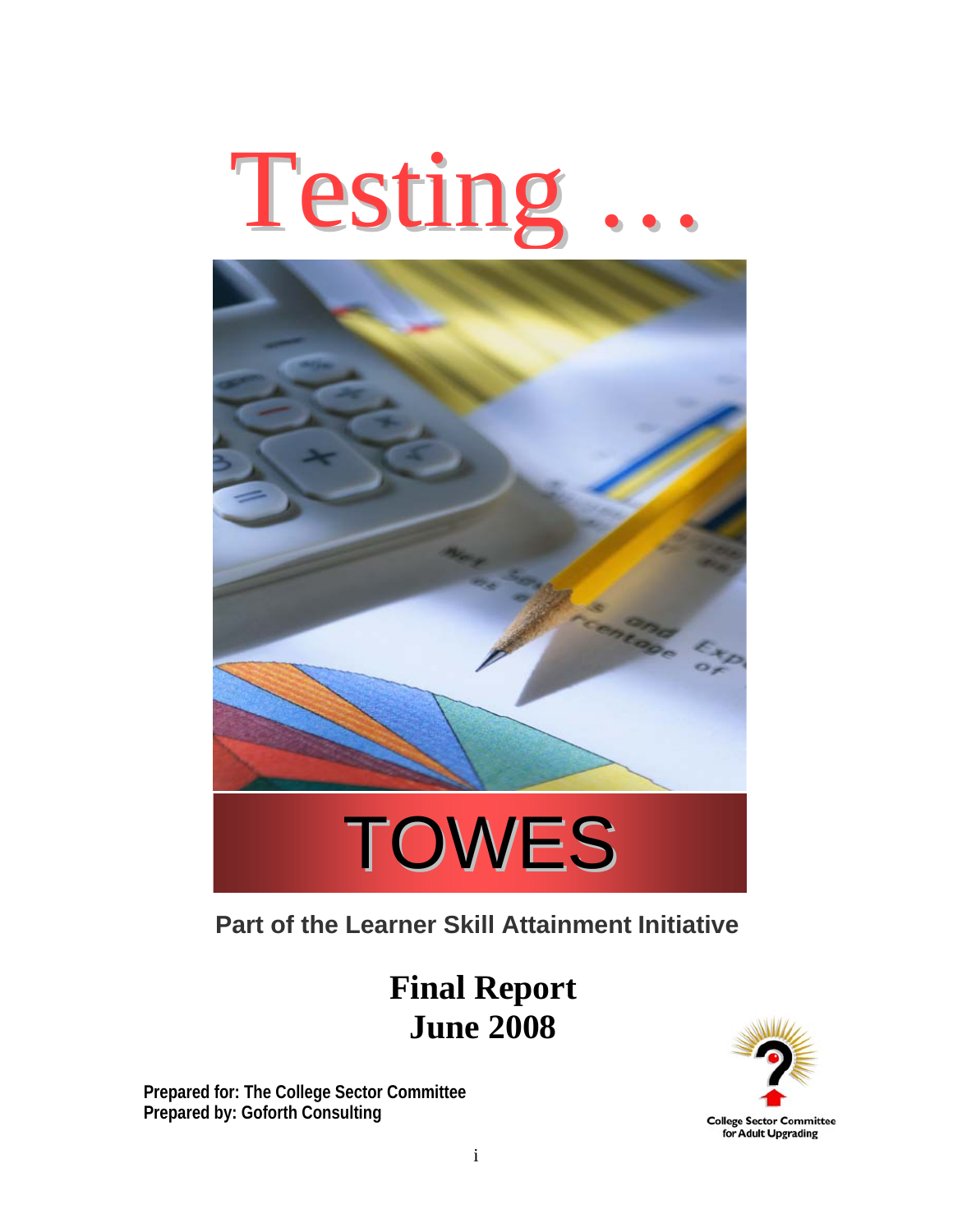## **ACKNOWLEDGEMENTS**

Everything went very, very smooth at our end. I believe the major thing with any type of testing is to ensure the test takers are relaxed and feel comfortable in their surroundings. We go the extra mile to make sure this happens.

#### *TOWES Test Administrator*

Field testing the Test of Workplace Essential Skills (TOWES) involved the participation of many individuals and organizations in a very short time period (January to March 2008). The College Sector Committee (CSC) wishes to thank everyone who supported this project.

First of all, the CSC extends its gratitude to Bow Valley College for its generous offer of free TOWES On-line tests for students to pilot. A special thank you goes to Alisa Foreman for guiding us through new assessment territory with efficiency, clarity and patience.

The CSC Executive is to be recognized for their support and direction throughout the project, by signing their colleges up for the field test, linking the project to Bow Valley College, reviewing survey processes and forms, and providing practical advice. We are especially grateful to Sandi Hennessey and Barb Glass for sharing their expertise and experience with TOWES. The Executive Director of CSC, Lynne Wallace, took a "handson" role in getting the project started. Thanks, Lynne!

We also want to acknowledge the managers, co-ordinators and test administrators of participating colleges. The project required the involvement of many players, especially at colleges where testing was carried out at different sites. Co-ordination at many levels was needed, from identifying students eligible to complete the test, to making sure all the test materials and booklets were returned to the CSC. This was challenging considering the project's tight time frame. Participating colleges include:

- Cambrian
- Fanshawe
- Canadore
- Georgian
- **Centennial**
- **Lambton**
- Conestoga
- **Loyalist**
- Durham
- **Sheridan**

Our deepest appreciation goes to the students in the Academic and Career Entrance program, who, on top of writing a two-hour test, took the time to complete a lengthy questionnaire. Their comments provide important insight into their test taking experiences. Their feedback on the test itself will help determine the suitability of TOWES as a valid, reliable test of Essential Skills for students with college postsecondary and Apprenticeship goals.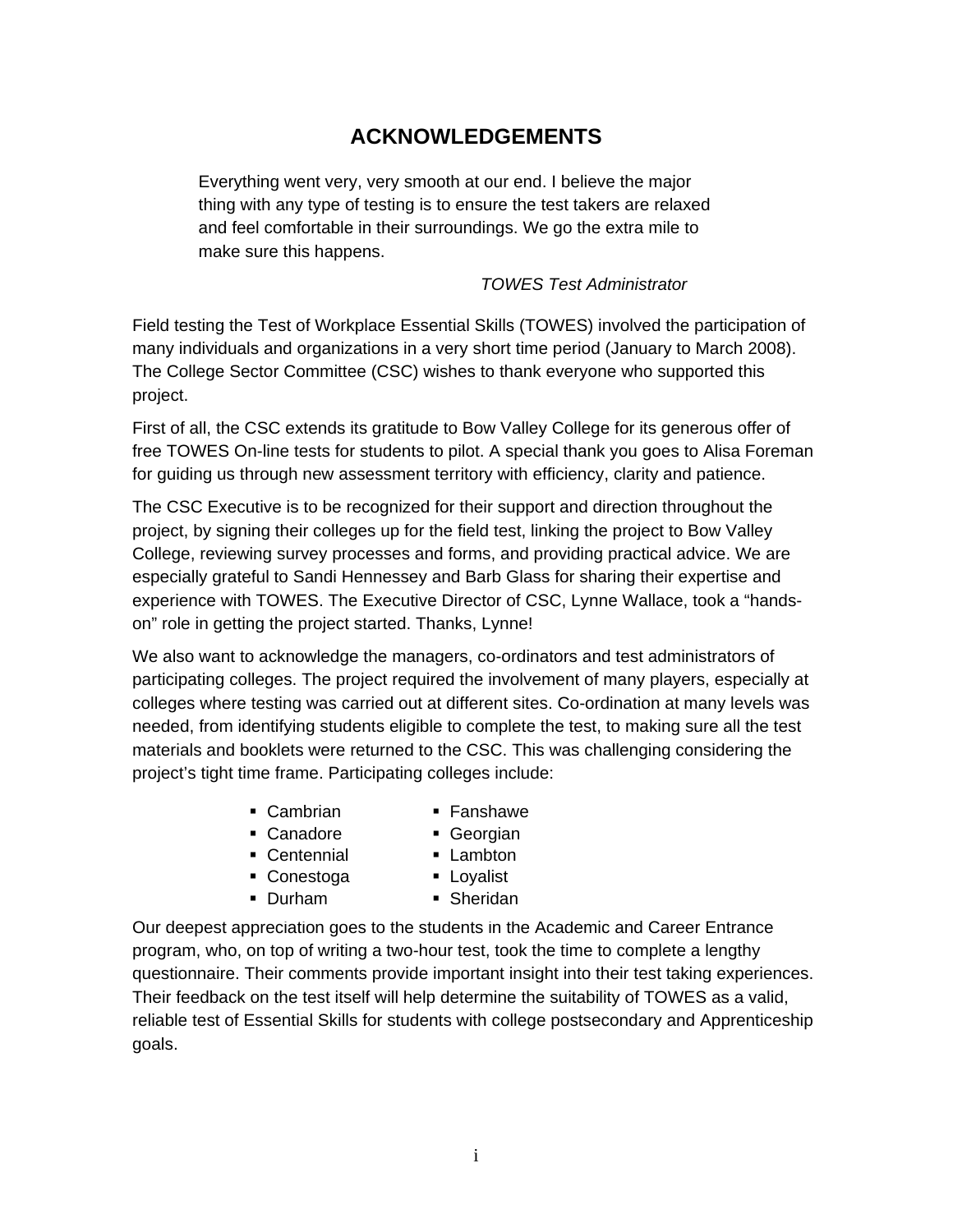# **TABLE OF CONTENTS**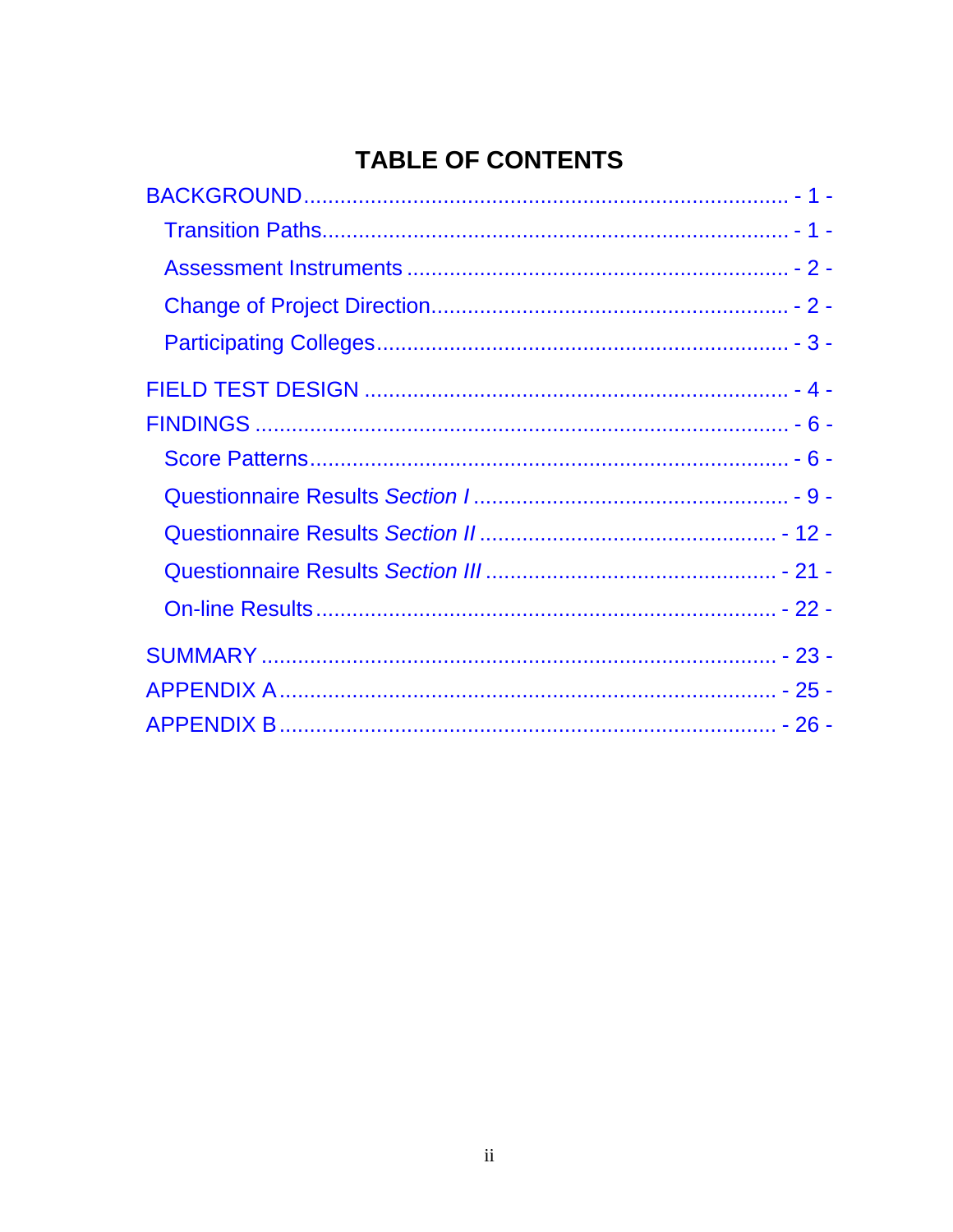# <span id="page-3-0"></span>**BACKGROUND**

The Learner Skill Attainment (LSA) Initiative, led by the CSC, was undertaken in early 2007 to develop a framework for measuring learner skill attainment in three key Essential Skills areas: Reading Text, Document Use and Numeracy. The initiative is a work-inprogress, but eventually the framework will enable Literacy and Basic Skills (LBS) and Academic Upgrading (AU) programs in Ontario to track learners' progress towards their goals on a consistent scale in meaningful increments that relate to those goals. Programs will be able to measure learner skill attainment more accurately, thus demonstrating program effectiveness and accountability.

The literacy field in Ontario has long supported the need for a more valid, reliable and manageable approach to assessment. The field wanted an assessment language and approach that would:

- describe learning outcomes in terms of what learners will be able to do or where learners will be able to go at the completion of their training
- describe gains in skills and knowledge in a meaningful way to key stakeholders such as Apprenticeship, Job Connect, Labour Adjustment Advisory and Ontario Works
- clearly link LBS/AU to other models in use
- enhance the role of LBS/AU as a key player in skills training in Ontario

## **Transition Paths**

The framework is organized by students' goal paths. To date, five "transition paths" have been identified:

- 1. Foundations for Independence
- 2. Employment
- 3. Secondary School Credit
- 4. College Postsecondary
- 5. Apprenticeship

Transition paths 4 and 5 relate specifically to colleges.

The framework is based on the IALS/ Essential Skills scales which are internationally recognized and therefore provide a common assessment language for all stakeholders within and beyond Ontario. The federal government has invested significant resources into the development of the nine Essential Skills, and several LBS agencies delivering workforce preparation have already made great strides integrating them into their programs.

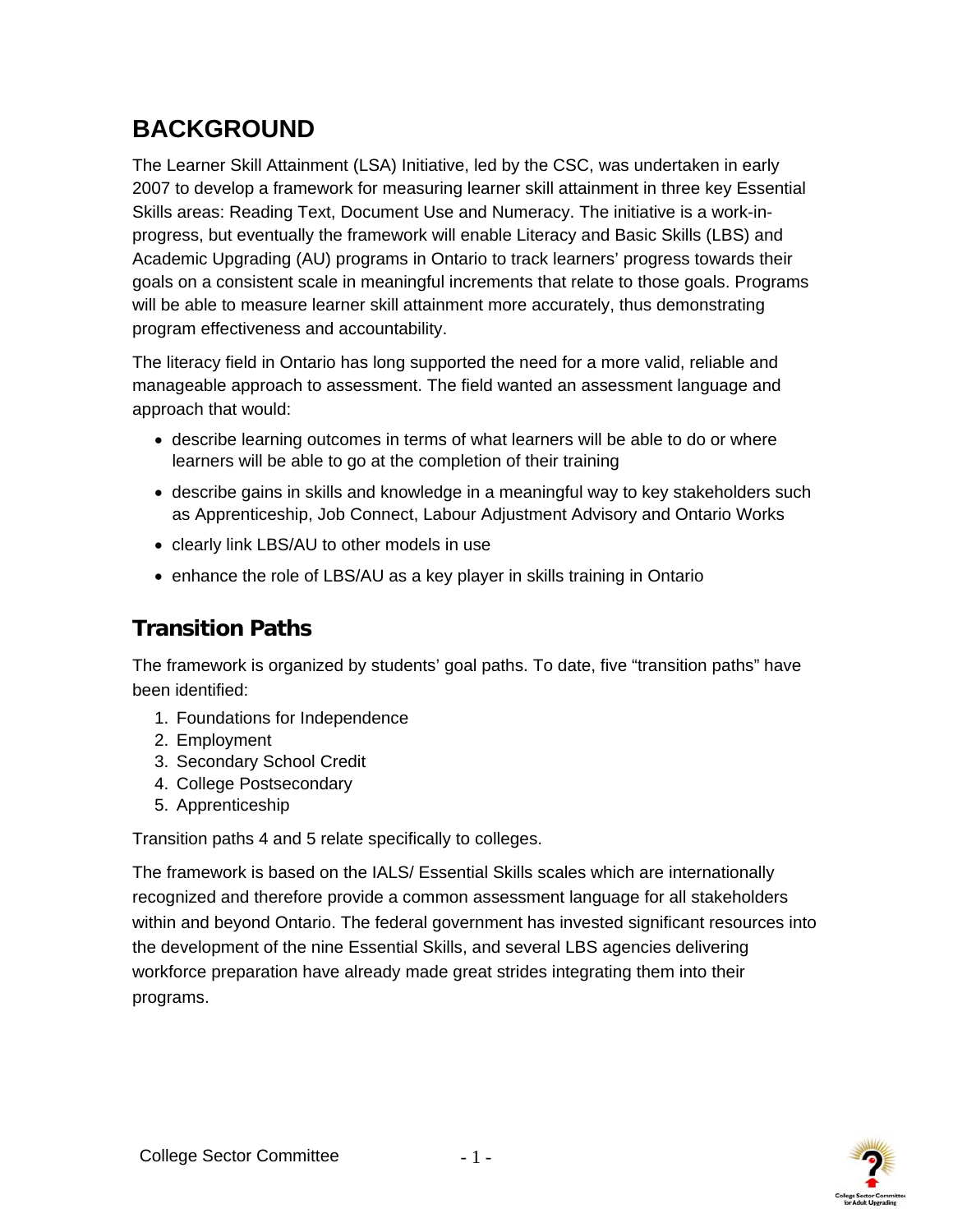## <span id="page-4-0"></span>**Assessment Instruments**

The LSA Framework Development Team identified two valid, reliable tests based on the IALS/Essential SkiIls 500-point scale that had potential for assessing learners in all five transition paths. They are the Prose, Document and Quantitative Series (PDQ) and the Test of Workplace Essential Skills (TOWES). Projects involved in researching the paths requested funding to field-test one or both of the instruments. The CSC selected TOWES to field-test and received funding in late 2007.

There were many reasons for selecting TOWES. First of all, colleges are familiar with the test because they are distributors of TOWES provincially. The protocols for administering the test and maintaining test security are well established. TOWES is made in Canada and based on HRSDC's Essential Skills; it is occupationally focused and therefore compatible with the career, trade and employment goals of Academic and Career Entrance (ACE) students. TOWES is available in both official languages and in paper and on-line versions. Finally and perhaps most importantly, TOWES scores have been shown to predict performance both in workplace and academic settings.<sup>1</sup>

 In January 2008 an e-memo was sent to all 24 colleges offering college Academic Upgrading programs an opportunity to participate in field testing TOWES. Initially, the CSC hoped to establish baseline Essential Skills scores for Academic and Career Entrance (ACE) students who were close to transitioning to a postsecondary or Apprenticeship program, i.e., had completed most of their required ACE courses. It was thought that the scores might serve as guidelines for the development of learning and assessment activities that support transition and indicate transition readiness.

## **Change of Project Direction**

Two factors significantly influenced the direction of the project. The first was an opportunity to expand the field test as a result of the generous offer from Bow Valley College to pilot free on-line TOWES tests. This meant that colleges who wished to offer ACE students the option of on-line testing would have to participate in the on-line TOWES training in late January or early February. The CSC gratefully accepted Bow Valley College's offer to pilot



<sup>&</sup>lt;u>.</u>  $1$  Dr. Theresa Kline completed two reports for TOWES. One is a summary of 11 different studies carried out at Bow Valley College: http://www.towes.com/pdfs/towes\_bvc\_testingsummary.pdf.

The other looked at what TOWES scores predicted at a number of employment and academic settings: http://www.towes.com/pdfs/towesvalidationstudy.pdf.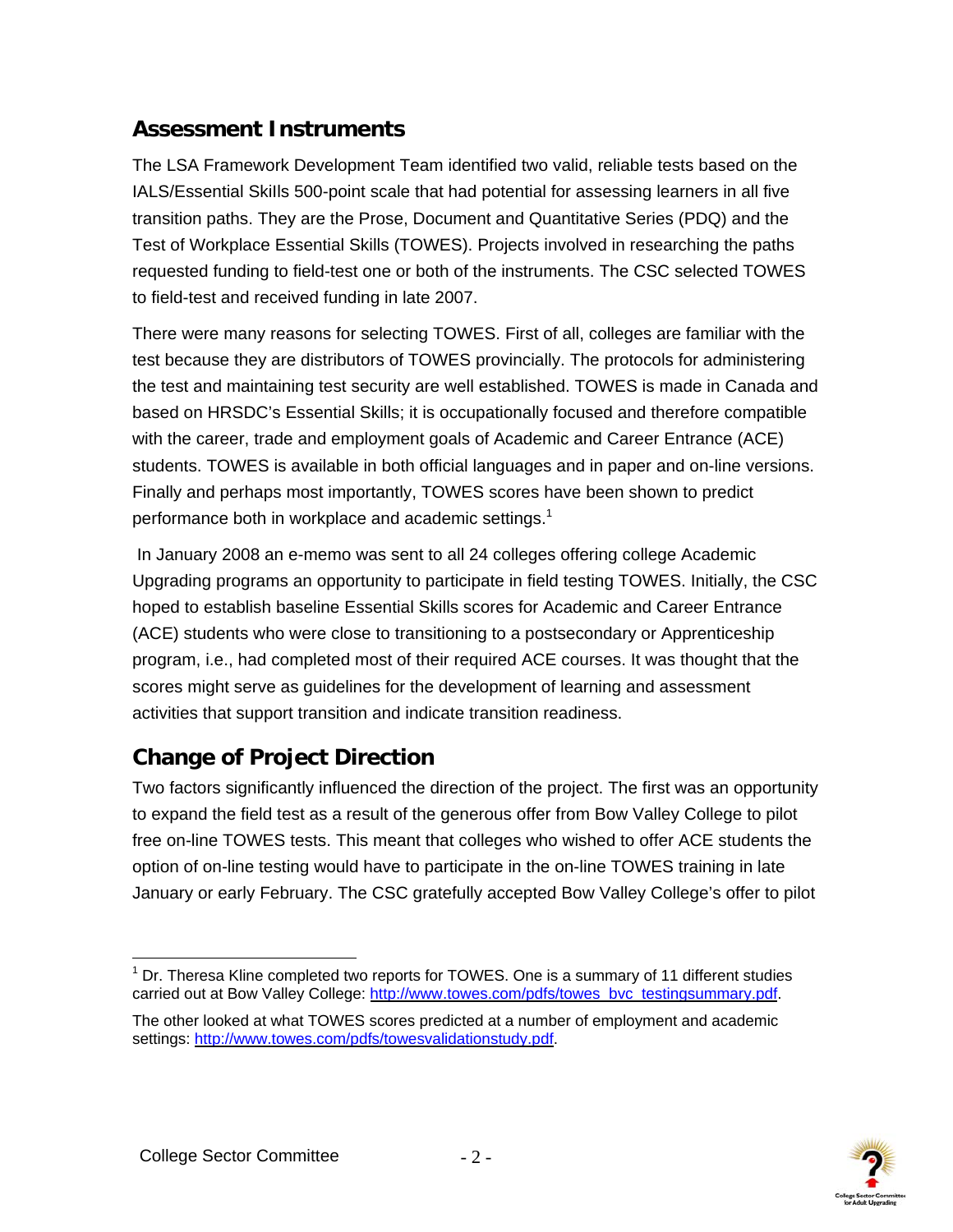<span id="page-5-0"></span>TOWES On-line with the clear understanding that where paper and on-line versions were both available to ACE students, it was the student who determined the selection.

The second factor was the response to the CSC's initial e-memo. Colleges were asked to indicate their interest in participating in the project by estimating the number of paperbased TOWES tests and/or on-line TOWES tests they thought they could administer. There was concern about how many students would qualify for the field test, since the timing did not coincide with ACE completion dates. Most ACE students make the transition to college postsecondary and Apprenticeship programs in September or early January. The field test was scheduled for February with a project wrap-up date of March 31<sup>st</sup>. This was a very tight time frame. As a result, the CSC expanded the eligibility criteria for student participation to:

- Students who had completed at least **50%** of the required ACE communications and mathematics courses for admission to postsecondary or Apprenticeship programming.
- Students who had completed ACE communications and mathematics courses and were **admitted** to postsecondary or Apprenticeship programming **after January 1, 2008.**

The addition of the on-line option changed the focus of the project. While there was still interest in examining students' scores, there was also interest in finding out about students' test taking experiences. The option of paper or on-line versions provided an opportunity to compare the performances of two groups of students based on test format selection.

# **Participating Colleges**

Four criteria were developed for selecting colleges to participate in the TOWES field test:

- regional representation
- colleges' capacity to test students who had completed approximately 50% of the ACE programming required for admission to postsecondary or Apprenticeship training
- the order in which the expressions of interest were received
- colleges' ability to administer TOWES On-line

Eleven colleges responded to the initial e-memo indicating they could test between 134 and 187 students. The CSC provided guidelines for administering the TOWES and the Test Evaluation Form along with instructions related to billing and student honoraria. See **Appendix A**.

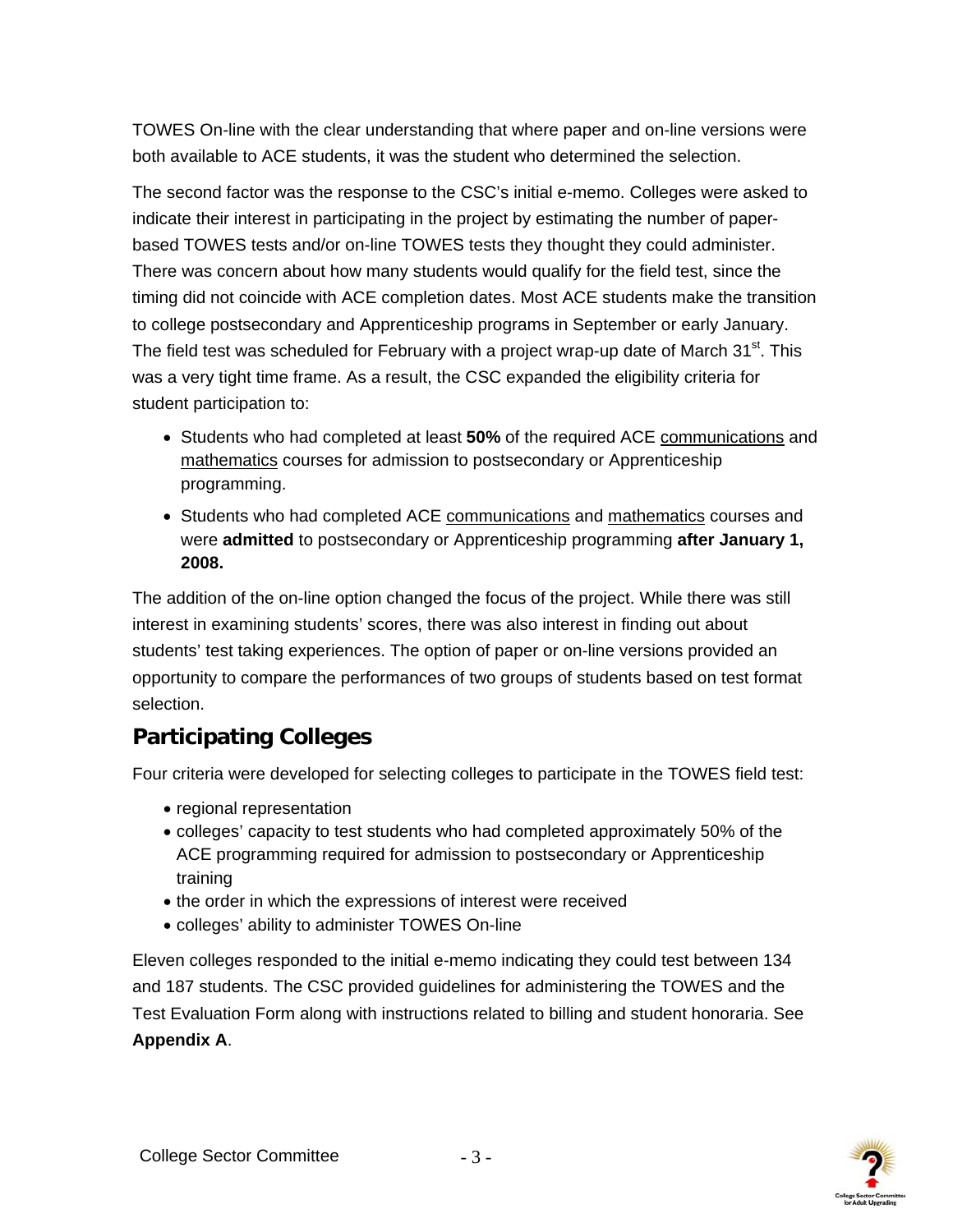<span id="page-6-0"></span>Ultimately, ten colleges representing all four regions in Ontario took part in the project:

- 1. Cambrian
- 2. Canadore
- 3. Centennial
- 4. Conestoga
- 5. Durham
- 6. Fanshawe
- 7. Georgian
- 8. Lambton
- 9. Loyalist
- 10. Sheridan

In total, 95 students participated in the field test. This figure was considerably lower than anticipated, but not surprising due to the time constraints and complexity of the project. Only 2 of the 95 were postsecondary students. One explanation was provided, "I know we committed to 15 in total, but the postsecondary students were very hard to pin down to our test times. Those who could were 'no shows' at testing times."

Another challenge surfaced in identifying eligible ACE students: It was difficult and time consuming to find students who were half way through both their ACE communications and math courses. In many cases students are at very different places in these courses according to their ability and interest in the subject. Depending on their goal, students are also able to select from four ACE math courses including Core Math, Business Math, Technology Math or Apprenticeship Math. Some courses may take longer than others. Again, identifying eligible students for testing would not have been an issue if it had been possible to assess them close to or at the point of their transition to postsecondary or Apprenticeship programming.

# **FIELD TEST DESIGN**

A questionnaire was developed to identify variables affecting students' test performance. See **Appendix B**. Qualitative and quantitative information would be gathered. The evaluation form included questions related to test anxiety, the student's physical state and the test environment. In addition, the form included questions about the administration of the test and about the test itself. Each ACE student tested would be required to complete a test evaluation form. Test administrators were asked to record the IRT scores as well as the Essential Skills levels. The levels are quite wide, encompassing several hundred points for Levels 1 and 5, and 50 points for Levels 2, 3 and 4. A person with a score of 226 has the same level score as a person scoring 274, although the person with the 226 score is performing considerably lower. One advantage of the scales for Learner Skill Attainment is that they can be broken down into finer categories for measuring smaller gains in learning.

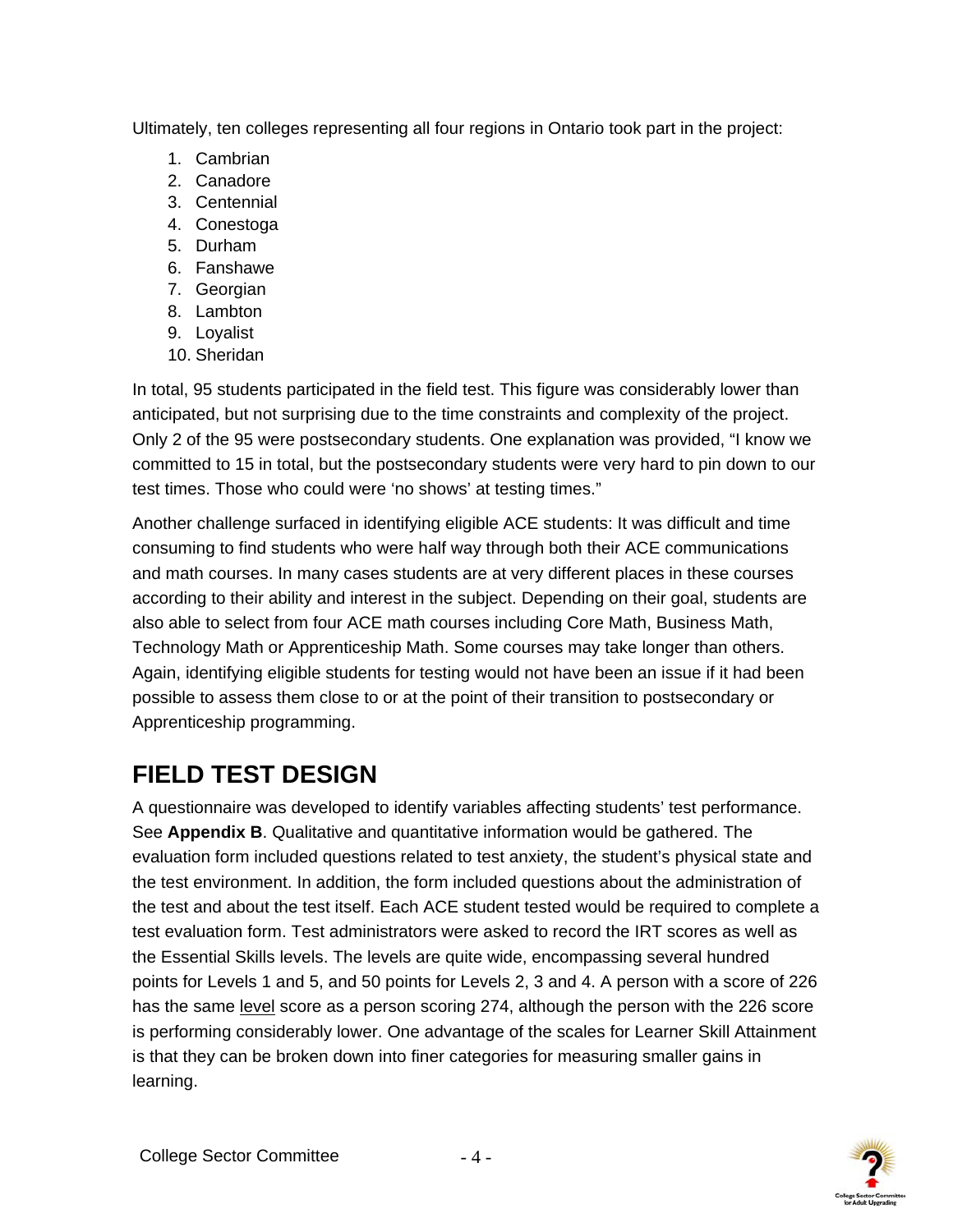| <b>Essential Skill Level</b> | <b>Scale Score Band</b> | <b>Essential Skill Category</b> |
|------------------------------|-------------------------|---------------------------------|
| 1                            | $0 - 190$               | Level 1-low                     |
| 1                            | 191 - 210               | Level 1-medium                  |
| 1                            | $211 - 224$             | Level 1-high                    |
| $\overline{2}$               | 225 - 240               | Level 2-low                     |
| $\overline{2}$               | $241 - 260$             | Level 2-medium                  |
| $\overline{2}$               | $261 - 274$             | Level 2-high                    |
| 3                            | 275 - 290               | Level 3-low                     |
| 3                            | $291 - 310$             | Level 3-medium                  |
| 3                            | $311 - 324$             | Level 3-high                    |
| 4                            | $325 - 340$             | Level 4-low                     |
| 4                            | 341 - 360               | Level 4-medium                  |
| 4                            | 361 - 374               | Level 4-high                    |
| 5                            | $375 - 390$             | Level 5-low                     |
| 5                            | $391 - 410$             | Level 5- medium                 |
| 5                            | 411 - 500               | Level 5-high                    |

An example of how levels can be broken down has been provided by Dr. Theresa Kline, who worked in an advisory capacity on the framework initiative.

Kline points out that the level divisions are based on the standard error of measurement of the literacy scales, and therefore rest on a sound (psychometric) basis.

We wanted to see what the pattern of TOWES scores looked like using these finer categories. We thought they might have potential for identifying students who were struggling academically. We know that TOWES is a good indicator of academic performance. Considering the constraints of the field test, we had a fairly homogeneous group of students, i.e., students who were half way or more through their communication or math courses with college postsecondary and Apprenticeship goals. For the purpose of the study, we chose a cutoff point at low Level 2 Essential Skills. This was somewhat arbitrary but based on research that indicates that moving from Level 2 to Level 3 Essential Skills represents a key transition for students.<sup>2</sup> Kirsch, Jungleblut, Jenkins, and Kolstad (1993) reported that adults with Essential Skills below Level 3 tended to be less

<sup>1</sup> <sup>2</sup> Kirsch, I., Jungeblut, A., Jenkins, L., & Kolstad, A. (Eds.). (1993). *Adult literacy in America: A first look at the National Adult Literacy Survey.* Washington, DC: National Center for Education Statistics, U.S. Department of Education.

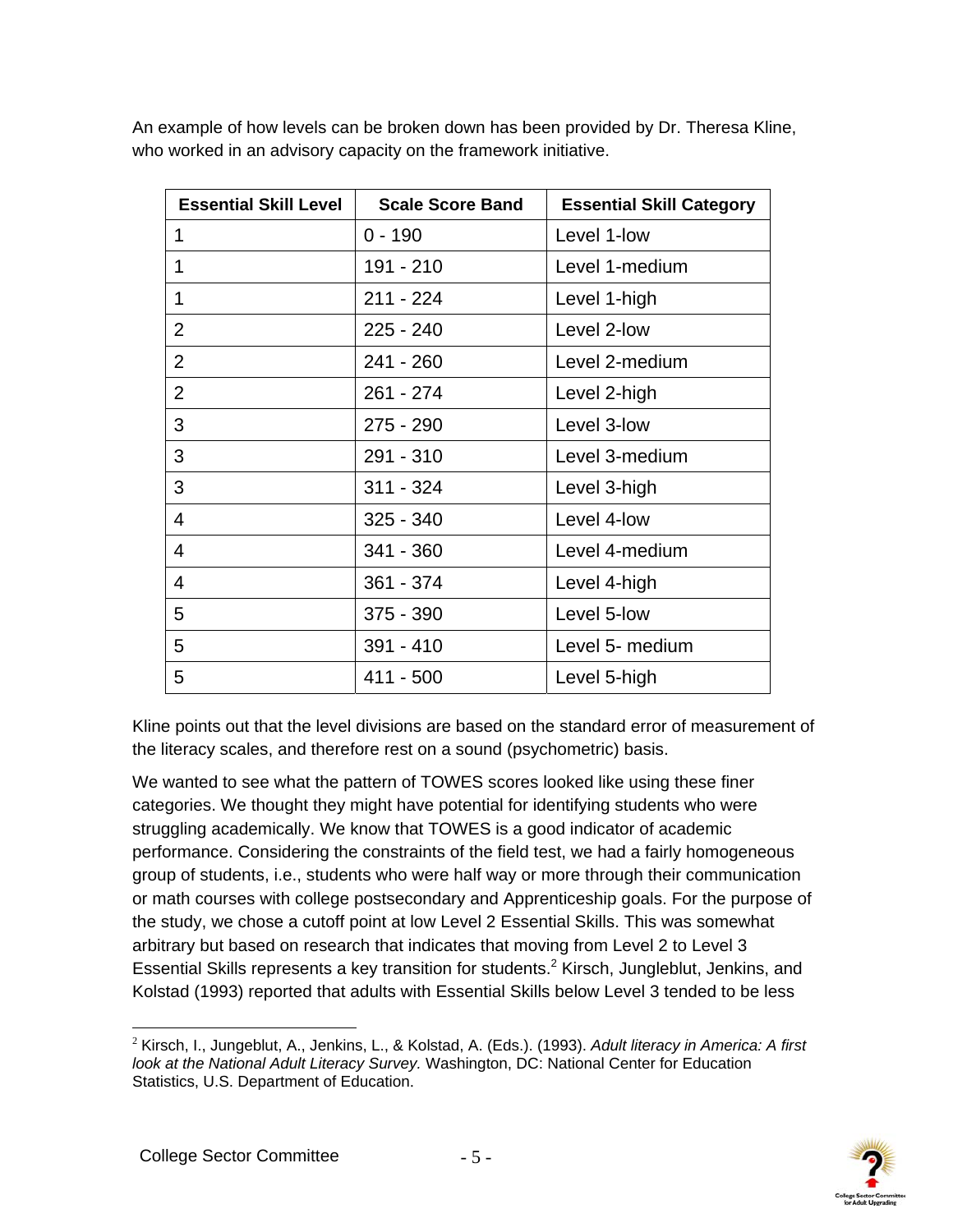<span id="page-8-0"></span>educated and participate less in their communities. We felt students above this cutoff point would have a better chance of success at their next steps. It was not known, of course, how much progress students were capable of making in the weeks or months remaining in their programs.

The test evaluation form did not attempt to collect demographic information on students since these data are routinely collected by Bow Valley College. Instead, the CSC contracted with Bow Valley College to analyze those results and present them in a companion report.

# **FINDINGS Score Patterns**



Reading Text Score Distribution

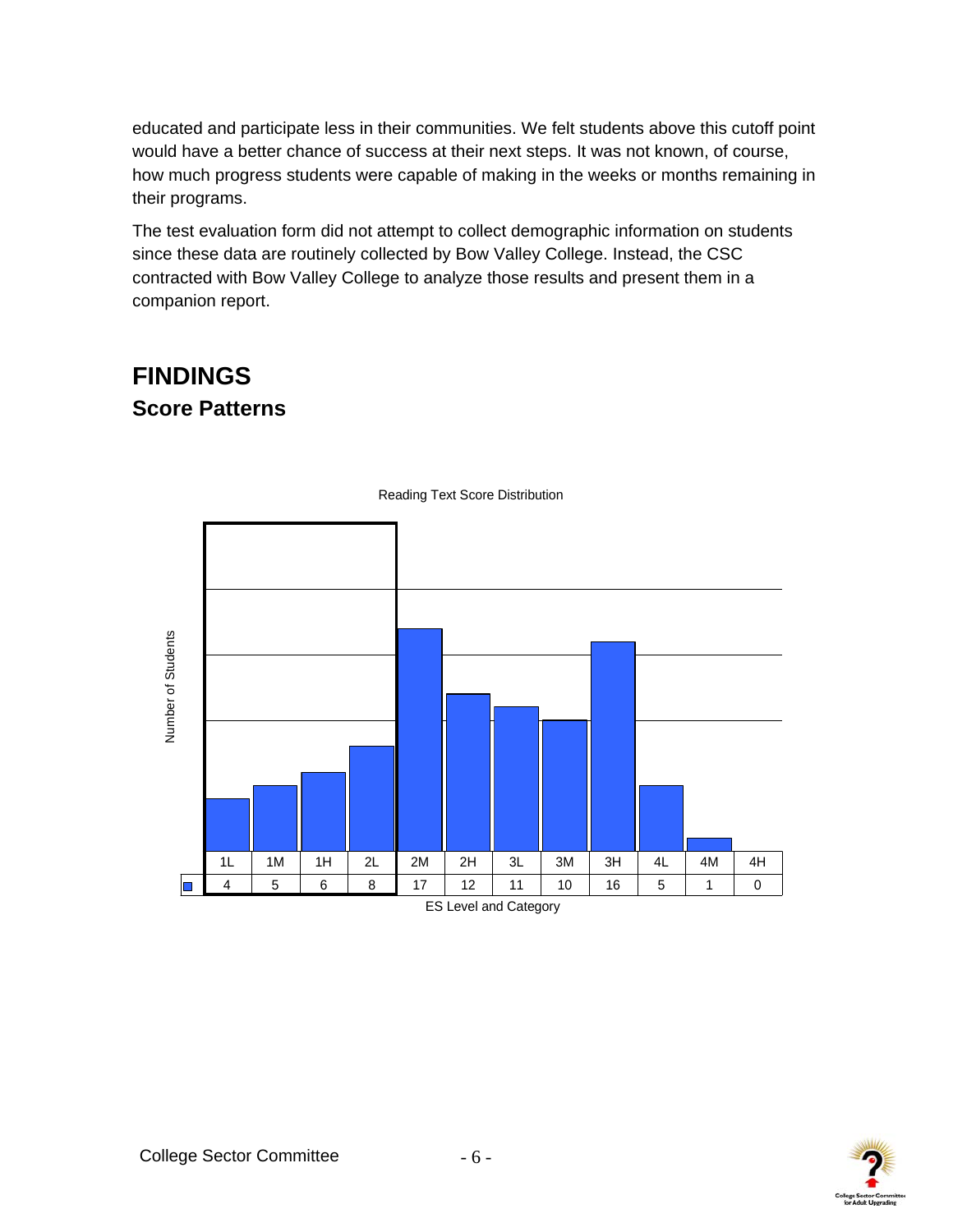Document Use Score Distribution



Number Use Score Distribution



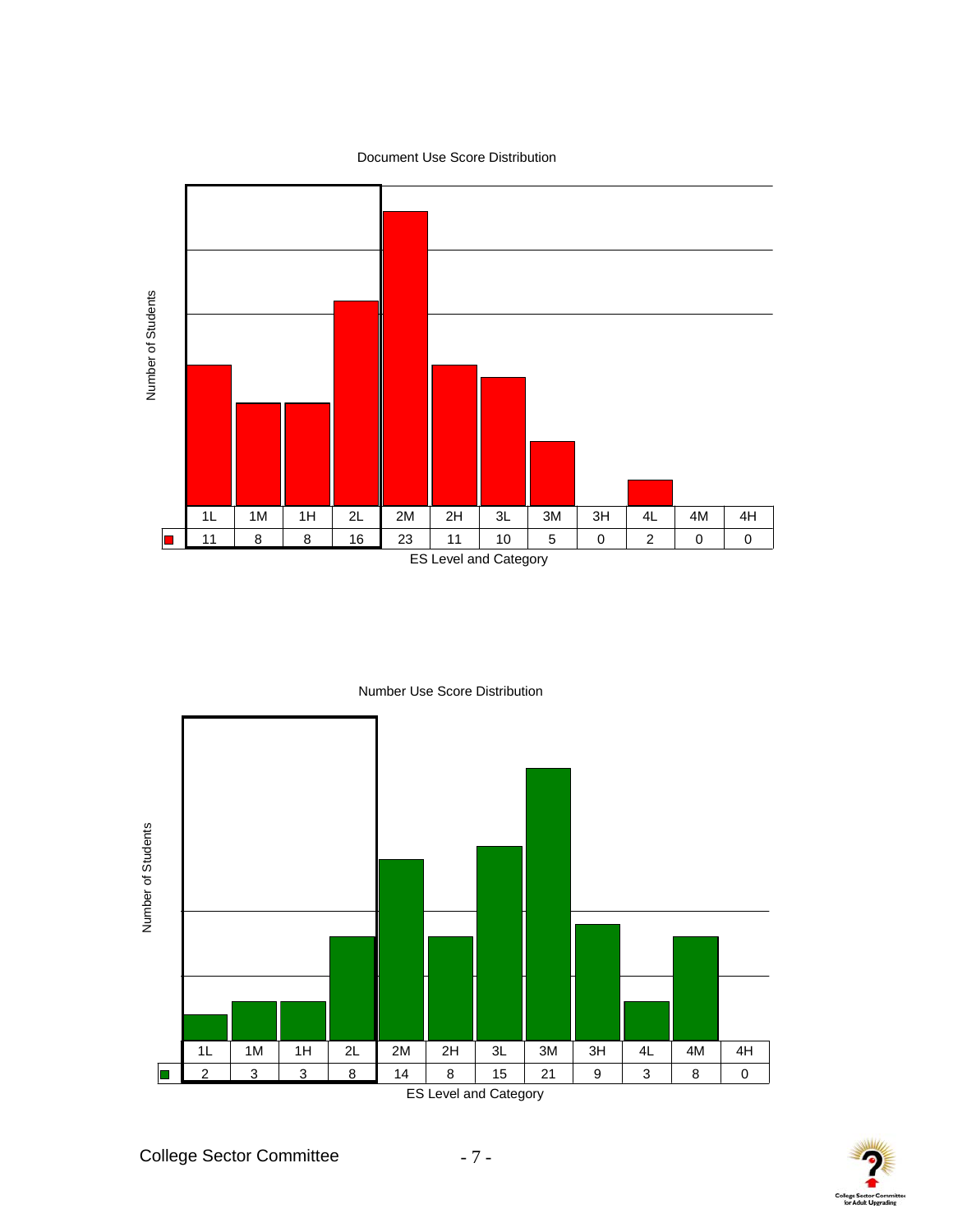The range of scores for RT, DU and NU was very wide, from Essential Skills low Level 1 to medium Level 4, and the scores for Numeracy were surprisingly high. Students' RT scores were generally higher than their DU scores which is consistent with other studies of academic upgrading students, Kline (2007) and Hall (2008)<sup>3</sup>. The medium Level 2 category was the largest for RT and DU. We anticipated that students' scores would cluster there. The medium Level 3 category was largest for NU. A full 21 students performed at this level, with another 20 performing at even higher levels.

The scores below the cutoff point indicate students who may be in trouble academically. The percentages are recorded in the chart below:

| <b>Essential Skills</b><br>Domain | Percentage of<br>students who may<br>be at risk |
|-----------------------------------|-------------------------------------------------|
| Reading Text (RT)                 | 24%                                             |
| Document Use (DU)                 | 45%                                             |
| Numeracy (NU)                     | 17%                                             |



-<br>3

Kline, T. (2007). *Bow Valley College Studies on the Psychometric Evaluation of the TOWES: Summary Report*. Calgary. Bow Valley College.

Hall, D. (2008). *Making the Connection: Report on LBS Students' Workplace Essential Skills.* Seneca Toronto. Seneca College.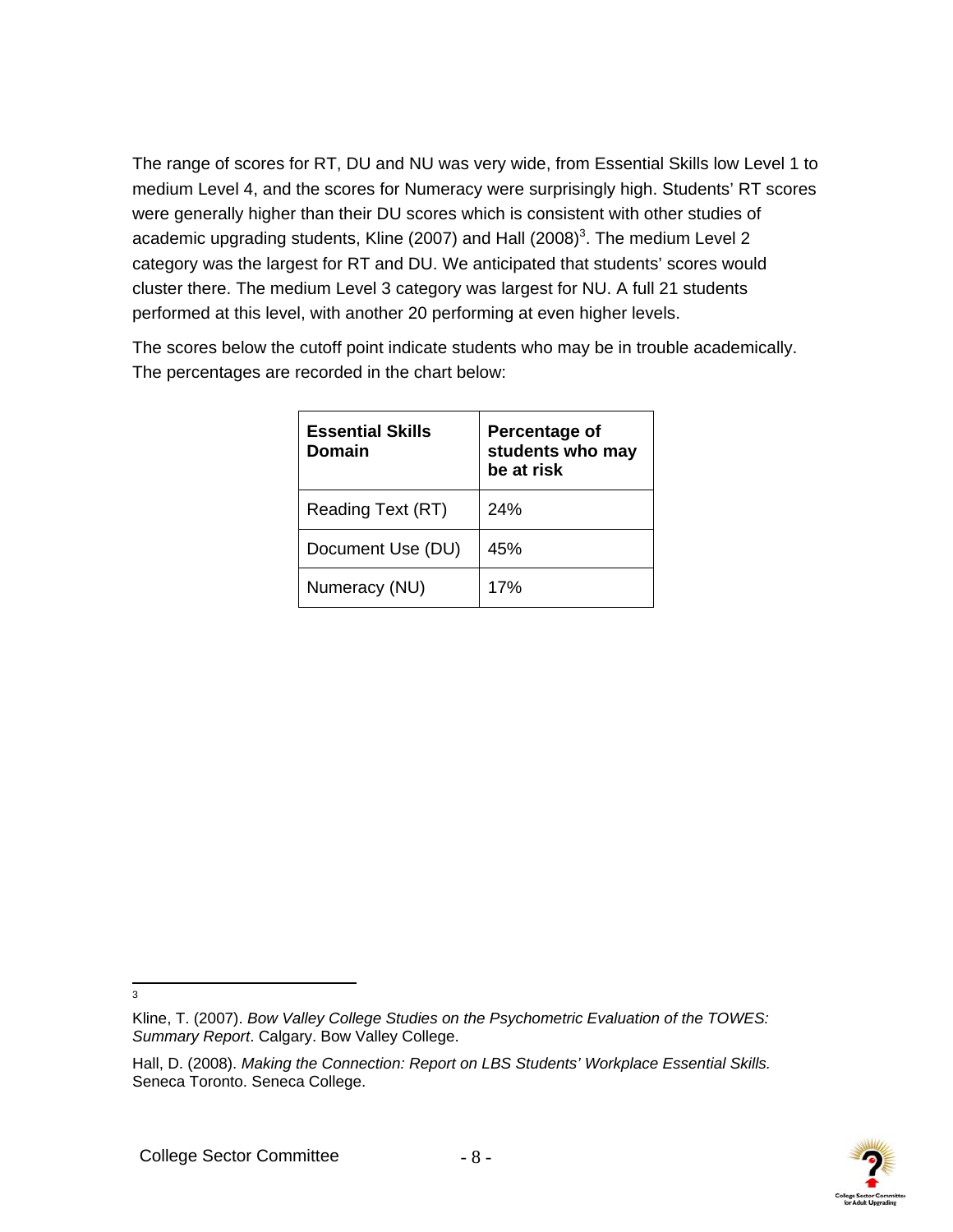## <span id="page-11-0"></span>**Questionnaire Results** *Section I*

The next 3 sections provide a detailed break down of data and students' responses and test scores. It follows the sequence of questions on the test evaluation form. Section I provides information on students' goals and employment background.

### **1. If you are attending Academic Upgrading, indicate your educational goal:**

| <b>Educational Goal</b>                                                                                                           |    |  |
|-----------------------------------------------------------------------------------------------------------------------------------|----|--|
| Postsecondary (College program)                                                                                                   | 72 |  |
| Apprenticeship                                                                                                                    | 11 |  |
| Other*                                                                                                                            | 10 |  |
| $\bullet$ equivalency (2)<br>$\bullet$ GED (2)<br>• Pathways $(4)$<br>• Other pathways<br>• Post-graduate college<br>• University |    |  |

### **2. If you are attending Academic Upgrading, state your specific postsecondary or Apprenticeship occupational goal:**

| <b>Student Goals</b>                                                                                         |
|--------------------------------------------------------------------------------------------------------------|
| • administration human resources<br>apprentice (2) to obtain an apprenticeship at Toyota<br>• architecture   |
| automotive service technician (2)                                                                            |
| • automotives, women's<br>• automotives or graphic design                                                    |
| becoming a firefighter<br>$\bullet$<br>• biology technician                                                  |
| business (4) human resources, office administration, marketing, legal<br>office                              |
| • carpenter<br>• civil engineering                                                                           |
| • computer program<br>• construction architecture technology culinary school                                 |
| • dental hygiene (2)                                                                                         |
| • early childhood education<br>$\bullet$ education (2)                                                       |
| • electrical engineering (2)<br>• electronics engineer (2) electronics engineering and<br>telecommunications |

**•** environmental law

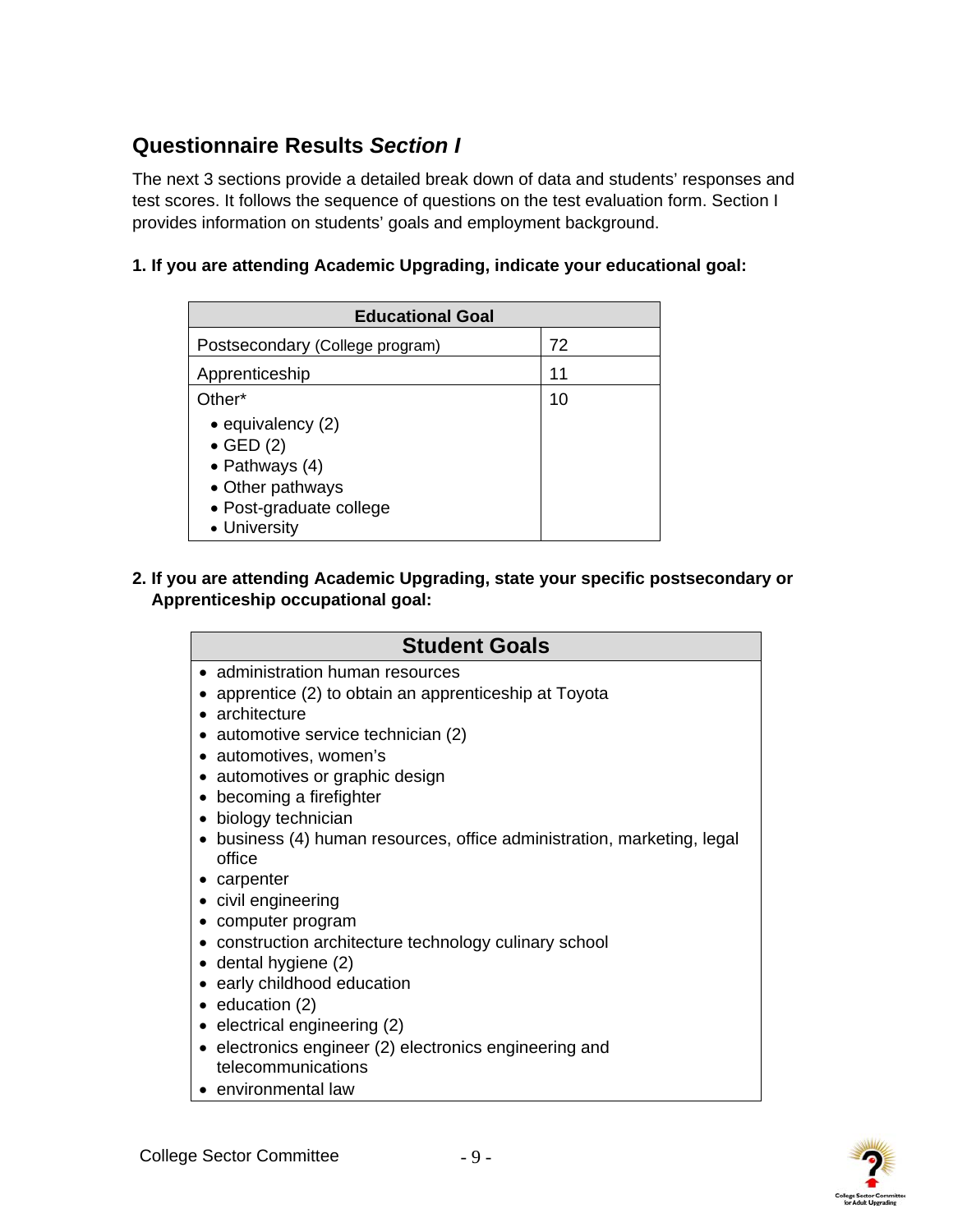## **Student Goals, cont'd**

- gas tech
- general contracting
- massage therapist
- mechanic (3) marine, airplane
- mechanical engineering technology (2)
- mental health and addictions worker
- mining engineer
- molecular biology
- motorcycle technician
- nutritionist
- paramedic (2)
- paramedic or dental hygiene
- plumbing
- practical nursing (17)
- public relations specialist
- radio broadcasting
- Red Seal Chef
- robotics and automation
- small business management
- social service worker (2)
- veterinary assistant
- water resource engineering
- welding engineer technician

### Other responses:

- I would like to attend college in September 2008
- Unsure
- Do not have a goal (2)

Seventeen of the 95 students tested indicated Practical Nursing as their postsecondary program goal. We know that graduates of the Practical Nursing program require Essential Skills Level 3 Reading Text, Level 3 Document Use and Level 2 Numeracy to function safely and productively in their occupation. The average IRT scores for the 17 students were:

- Reading Text: 267 (Level 2 high)
- Document Use: 240 (Level 2 medium)
- Numeracy: 277 (Level 3 low)

These overall scores are encouraging, considering that the 17 students are halfway or more through their academic upgrading program and may still make learning gains.

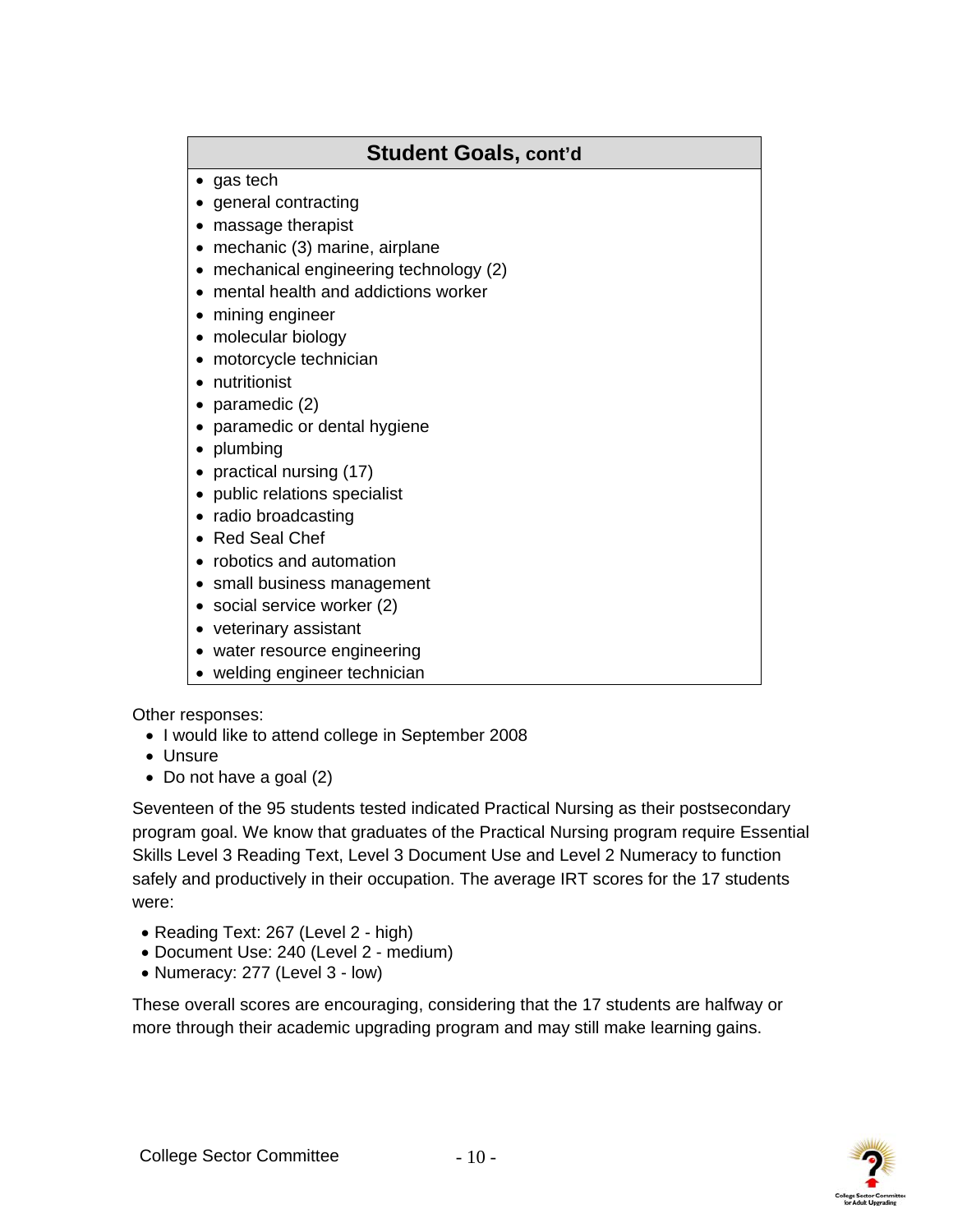| <b>Years of employment</b> | No. of students |
|----------------------------|-----------------|
| $0$ to $3$                 | 19 (21%)        |
| 4 to 6                     | 28 (31%)        |
| 7 to 9                     | 13 (14%)        |
| 10 or more                 | 31 (34%)        |







The RT and DU scores follow a similar trend based on the number of years of employment. Correlations were established between scores and number of years worked for both RT (.203) and DU (.205). A weaker correlation was found for NU (.132).

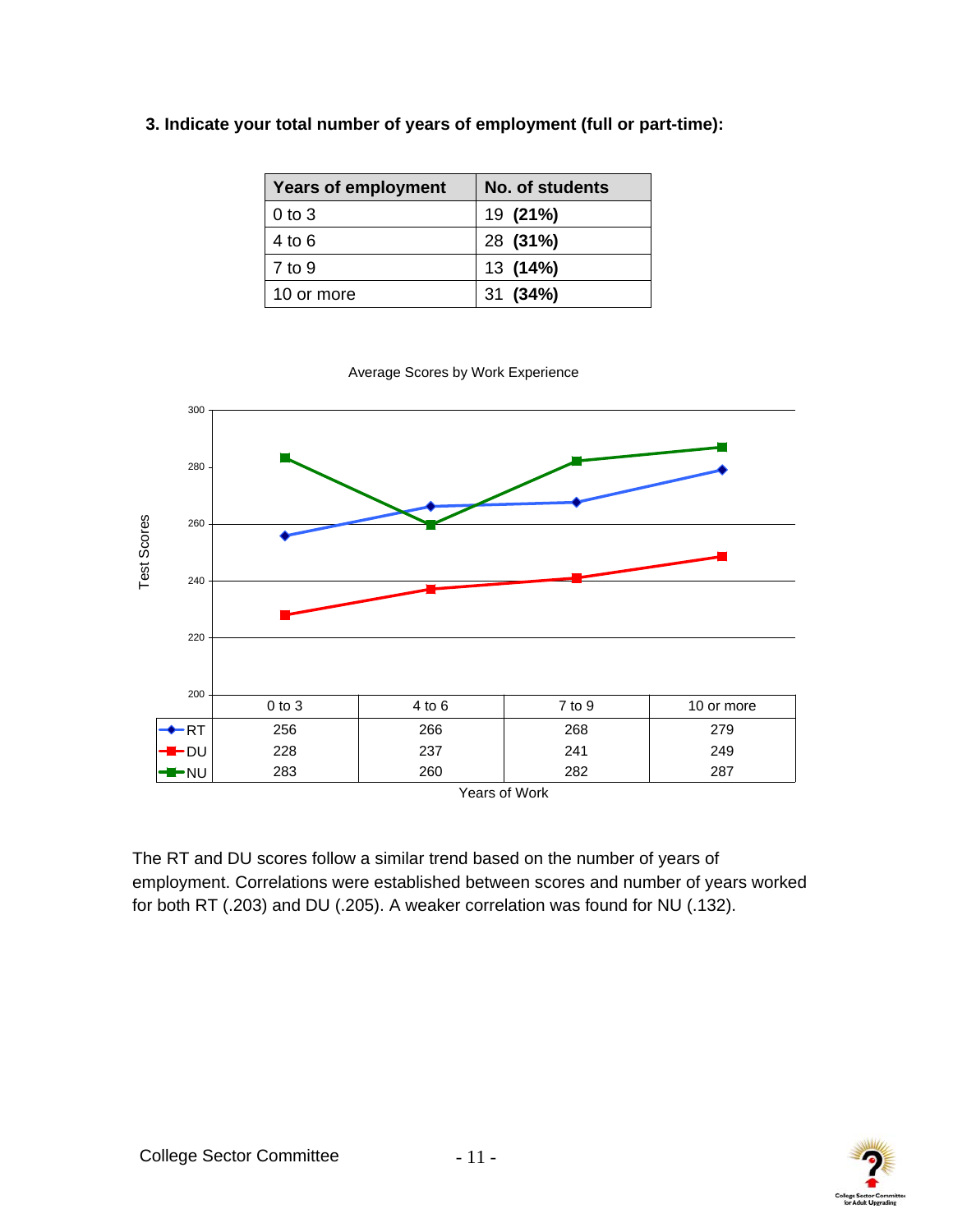## <span id="page-14-0"></span>**Questionnaire Results** *Section II*

In this section, the responses to several questions are fairly consistent. Where there is less consistency, average IRT scores are provided. A T-test<sup>4</sup> of the difference was run for each question in this section. No significant difference in performance was found except where noted. Students' individual comments are also recorded.

## A. **When I write tests I usually feel relaxed.**

(strongly agree) **5**  (agree) **51** (disagree) **34**  (strongly disagree) **4** 

|    | Agree overall: | Disagree overall: |
|----|----------------|-------------------|
|    | 60%            | 40%               |
| RT | 270            | 266               |
| DU | 241            | 235               |
| ΝU | 275            | 278               |

- I was confused at first, caught on quickly
- depends on the test (agree)
- depends on the type of test (agree)
- depends on the nature of the test (agree)
- depends on the test some are more stressful than others (agree)
- depends on what subject mostly (disagree)
- depending on the day (disagree)
- depending, if I'm fully prepared (disagree)
- I always feel somewhat anxious when I do tests. I find that when I go into a test feeling relaxed I do poorly, probably because I am over confident.
- I am thinking
- I get extremely stressed and anxious
- I get very nervous; I think too deep into things
- I have test anxiety never liked writing them
- I put myself in a relaxed state by knowing the material



<sup>————————————————————&</sup>lt;br><sup>4</sup> A statistical test that allows one to claim that there is a difference between the groups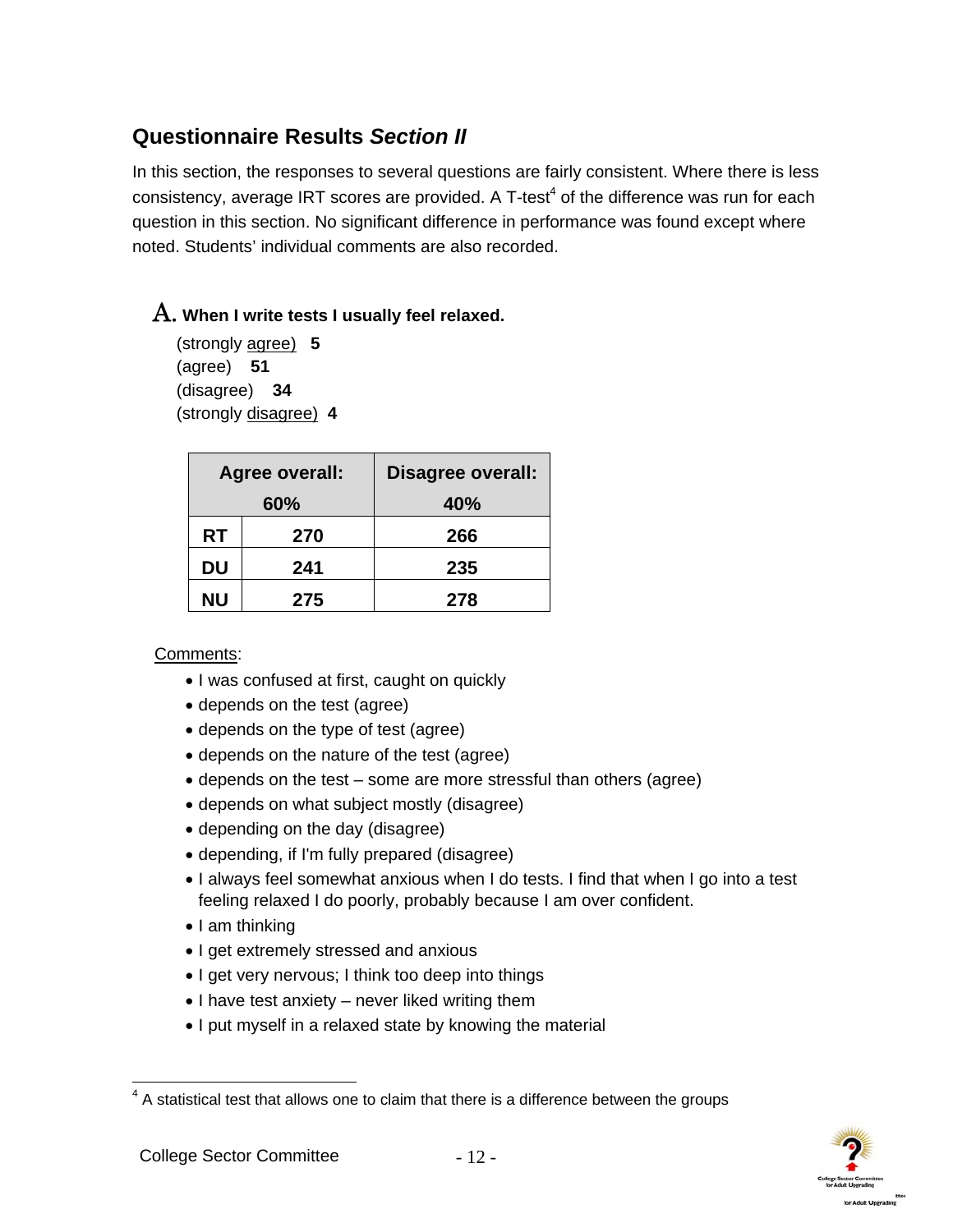- I study review material seeking help, asking questions if needed. I face tests with a positive learning attitude.
- I tend to get nervous
- I usually feel time conscious
- I usually rush, thinking there's not enough time
- I work well in high pressure situations
- I work well with music but can't listen to it while reading a test
- if I feel that I'm confident and I know the material that will be on the test, and knowing I studied, I feel relaxed – I feel nervous and stressed when a test is timed.
- if I have studied and am confident, I'm at ease
- if the tests are boring, I have to use extra effort to concentrate
- not always of course, but most times
- not really relaxed because I want to do well, but you never know what the outcome is
- sometimes
- sometimes I'm scared out of my mind
- tests tend to stress me

Summary: No significant difference in performance on RT, DU or NU was found, so although a large proportion of students reported some degree of nervousness about writing tests, this did not appear to impact on their scores.

## B. **Overall, I felt well rested and had a good breakfast/lunch before I wrote the test.**

(strongly agree) **10**  (agree) **57** (disagree) **20**  (strongly disagree) **8**

|           | Agree overall: | Disagree overall: |
|-----------|----------------|-------------------|
| 71%       |                | <b>29%</b>        |
| RT        | 268            | 267               |
| DU        | 242            | 229               |
| <b>NU</b> | 276            | 278               |

- forgot breakfast, woke up late, not enough sleep
- good night's sleep, missed breakfast

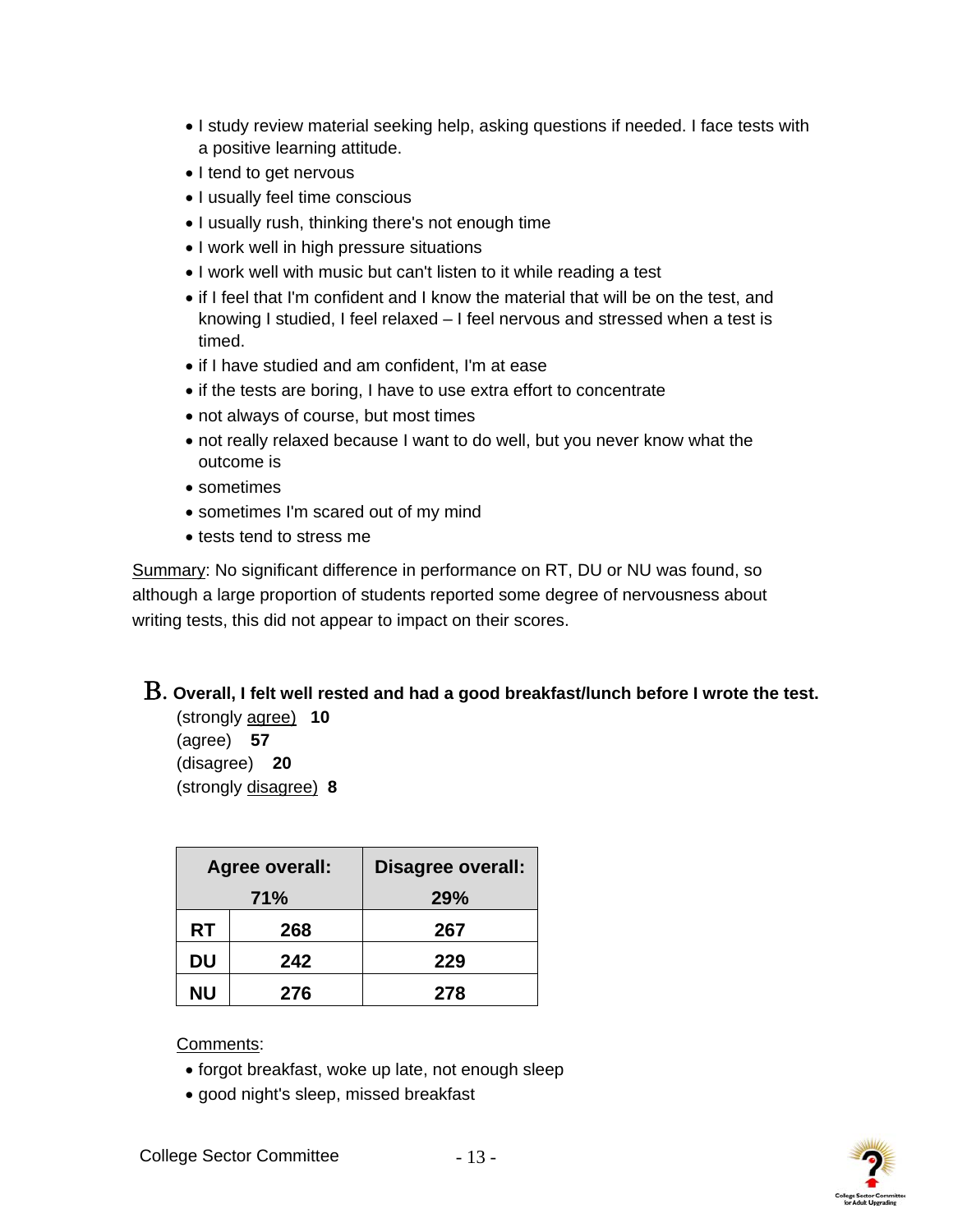- had plenty of sleep, felt awake
- I was well rested, but had a small breakfast
- I could have used more sleep, but overall I felt rested and did have a good lunch
- I feel well rested but I don't usually eat breakfast
- I've been awake longer and not as tired
- I started an intense diet this morning but overall feel fine
- I slept poorly before the test, approximately 3 hours sleep
- most of the time I don't have time to eat breakfast
- never ate breakfast
- no breakfast and had to wake up at 4:00 am to get to the test location
- not with four young children
- right after lunch
- slept late, haven't eaten yet
- still very early

Summary: It was encouraging to learn that many students do pay attention to rest and nutrition. No significant difference on performance was discovered; although many students might have been hungry or tired, this did not appear to influence their scores.

## C**. The test environment (test center or classroom) was quiet and free from distractions.**

(strongly agree) **44**  (agree) **39** (disagree) **10**  (strongly disagree) **1** 

| <b>Agree overall</b> | <b>Disagree overall</b> |
|----------------------|-------------------------|
| 88%                  | 12%                     |

- very nice
- very quiet
- a little too quiet
- classroom next door was too distracting
- distractions in the hallways
- except for my velcro and his tissue
- guy beside me kept making the desk shake a lot
- I cannot concentrate with others talking and with other distractions around me
- I can't work with little noises in the class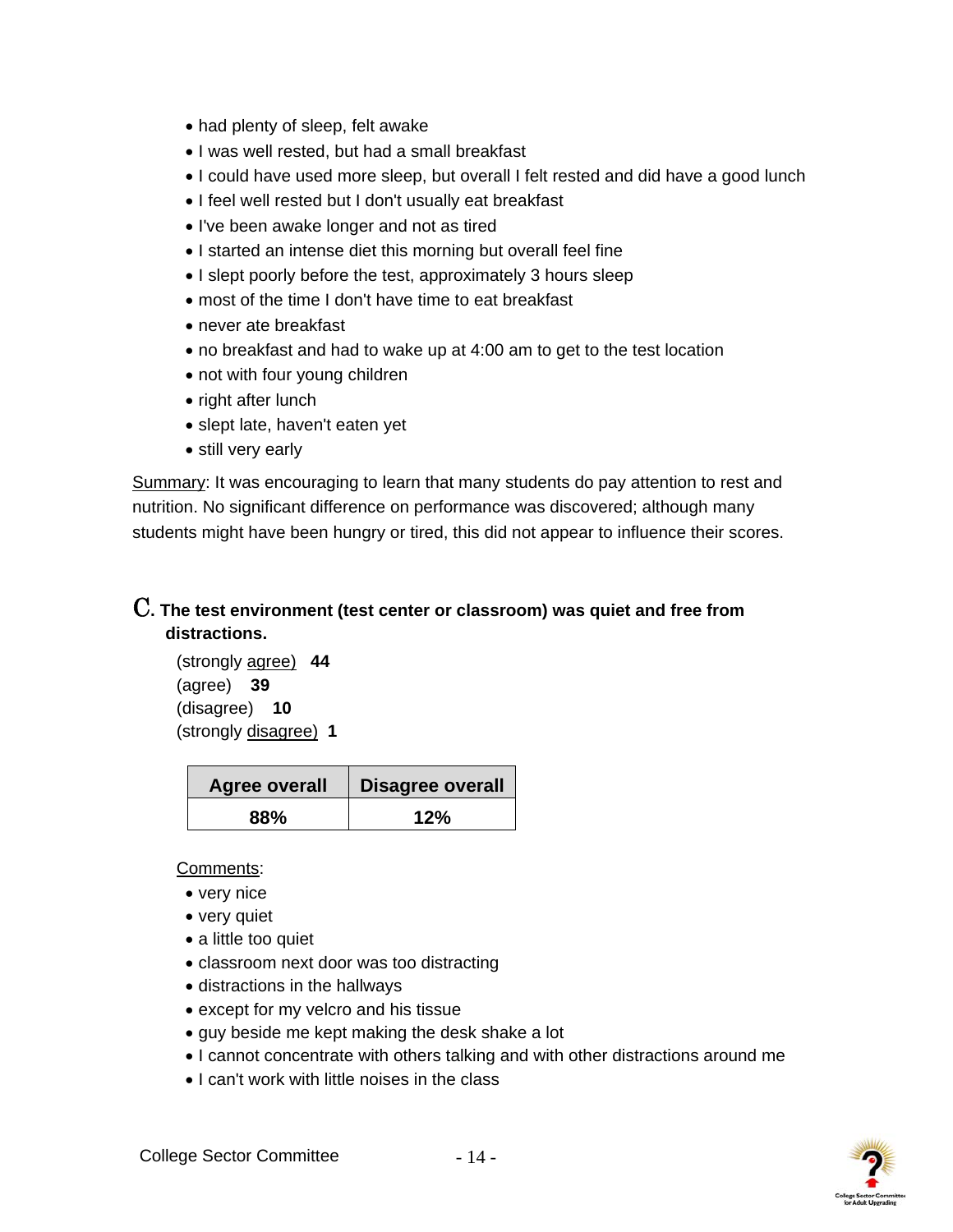- it doesn't matter where I'm at, I'm easily distracted
- people kept walking in
- people were loud in the hall
- quiet, a little crowded
- room was quiet with occasional noise from the hallway outside
- there were a couple of times someone left and came back I'm easily distracted

## D. **I understood the purpose of the TOWES test.**

(strongly agree) **44** (agree) **49** (disagree) **2**  (strongly disagree) **0** 

| <b>Agree overall</b> | <b>Disagree overall</b> |
|----------------------|-------------------------|
| 98%                  | 2%                      |

#### Comments:

- I feel that this test can benefit anyone. I recommend that others participate.
- the two ladies were very informative in initial conversation, setting up of test and after the test was completed
- yes, it was all explained
- I'm still lost on what this test might accomplish
- sometimes it needs time to understand and sometimes it is easy
- somewhat hard to follow going back and forth

## E. **I found the test instructions clear.**

(strongly agree) **43**  (agree) **45** (disagree) **4** 

| <b>Agree overall</b> | <b>Disagree overall</b> |
|----------------------|-------------------------|
| 96%                  | 4%                      |

(strongly disagree) **0**

- the instructions were very clear and straight forward, the questions were also clear
- instructions were well explained

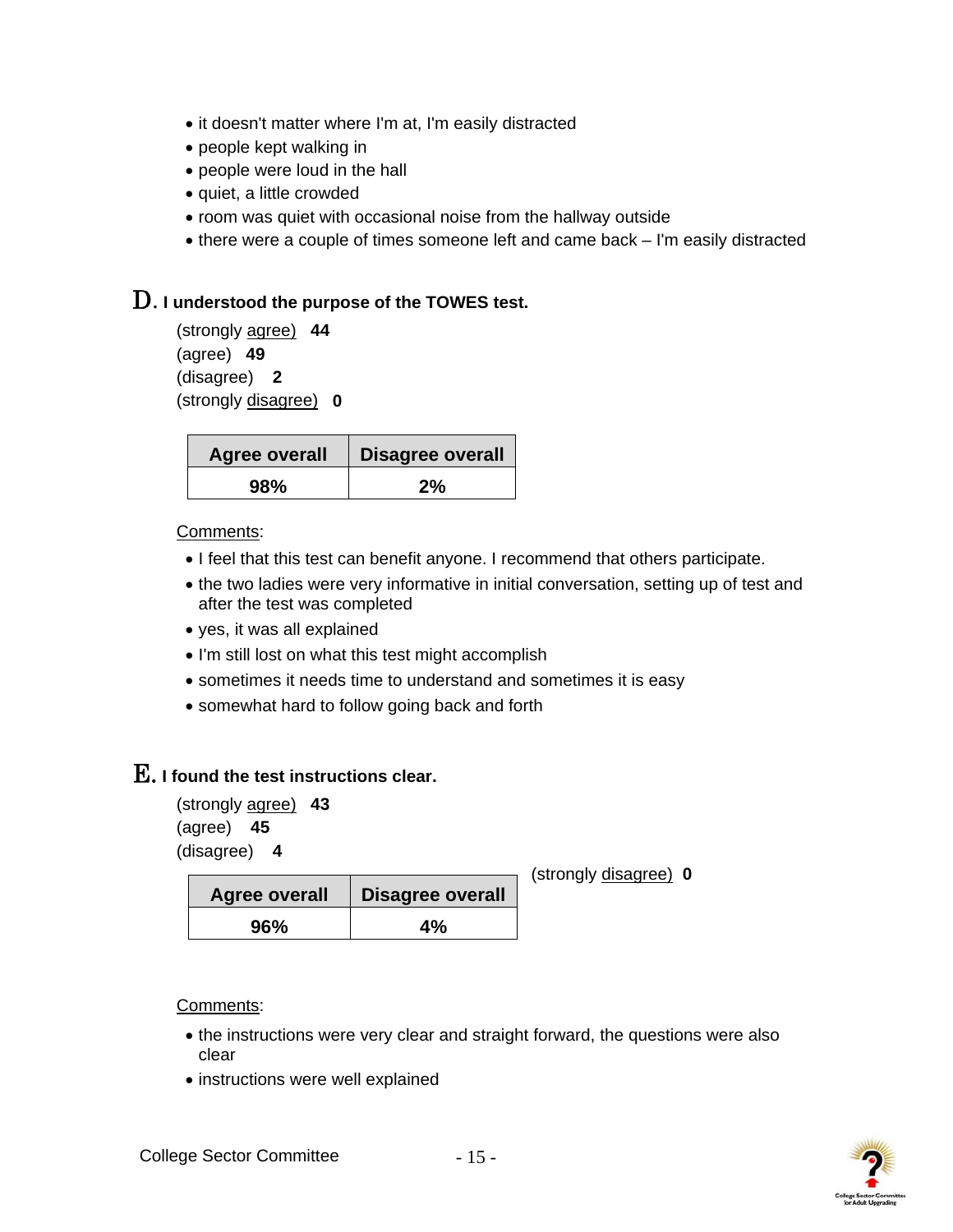- no complaints
- talked about it step-by-step
- questions in the book not really clear administrator's words are clear
- some instructions for questions were unclear, but good for the most part
- although inferring the answer was sometimes difficult
- although sometimes I found it hard to follow, mostly at the beginning
- I have never written a test like this
- some questions were not specific enough to give a clear answer to
- some were very vague and need clarification "horse and cart" was it in Canada or US?

## F. **TOWES is similar to other tests I've written.**

(strongly agree) **6**  (agree) **34** (disagree) **46**  (strongly disagree) **6** 

|           | Agree overall: | Disagree overall: |
|-----------|----------------|-------------------|
| 43%       |                | <b>57%</b>        |
| RT        | 266            | 272               |
| DU        | 241            | 237               |
| <b>NU</b> | 272            | 283               |

- first time
- first time with work like this
- I have not written a test like TOWES before
- I haven't written many tests other than my academic upgrading tests and the TOWES test was quite different
- I like multiple choice/pointed questions the best
- in employment training readiness
- I've never written a test like this
- never had a test completely based on workplace knowledge
- never wrote a test like this before
- reading comprehension tests were similar
- thinking test, common sense
- test took a lot of willpower to get through sample sheets used to answer the questions were hard to focus on due to the lack of interest.

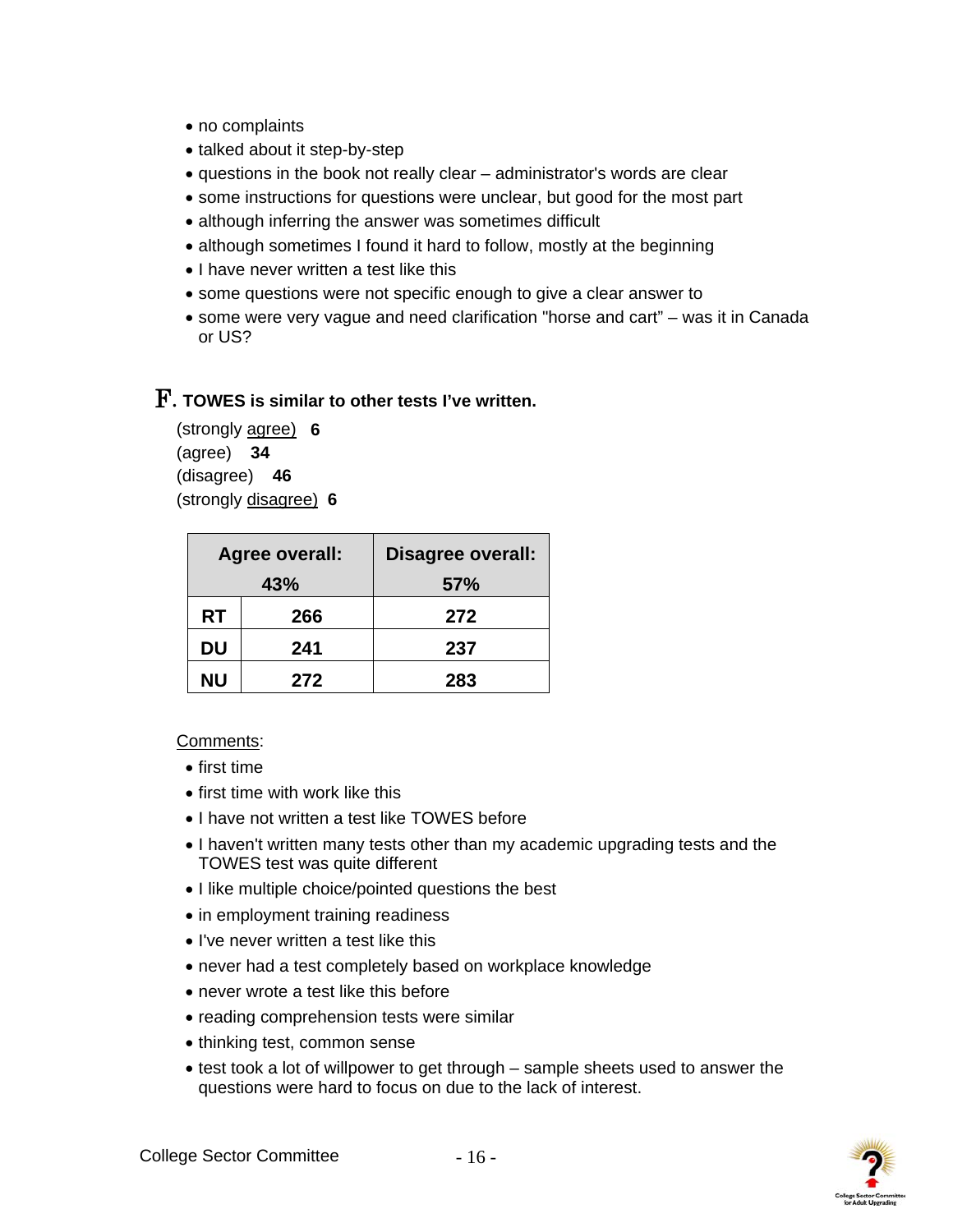- this was a first experience for myself I have never completed an online test
- very different from other tests

Summary: No significant difference in performance was discovered. Although a large proportion of students indicated that TOWES was different from other tests they had written, this did not appear to affect their scores.

### G. **Overall, I felt that I had adequate background to write the TOWES test.**

```
(strongly agree) 17 
(agree) 65 
(disagree) 10 
(strongly disagree) 1
```

| <b>Agree overall</b> | <b>Disagree overall</b> |
|----------------------|-------------------------|
| 88%                  | 12%                     |

Comments:

- automotive background helped
- common sense, reading, understanding what I'm being asked to do
- I have taken tests that are online to determine strengths and interests, but this test was more in depth
- some questions were more difficult
- worked for about 8 years

## H. **I did my best to answer all the questions on the test.**

(strongly agree) **43**  (agree) **46** (disagree) **3** (strongly disagree) **0** 

| <b>Agree overall</b> | <b>Disagree overall</b> |
|----------------------|-------------------------|
| 97%                  | 3%                      |

### Comments:

• absolutely, it's the only way we all benefit from this

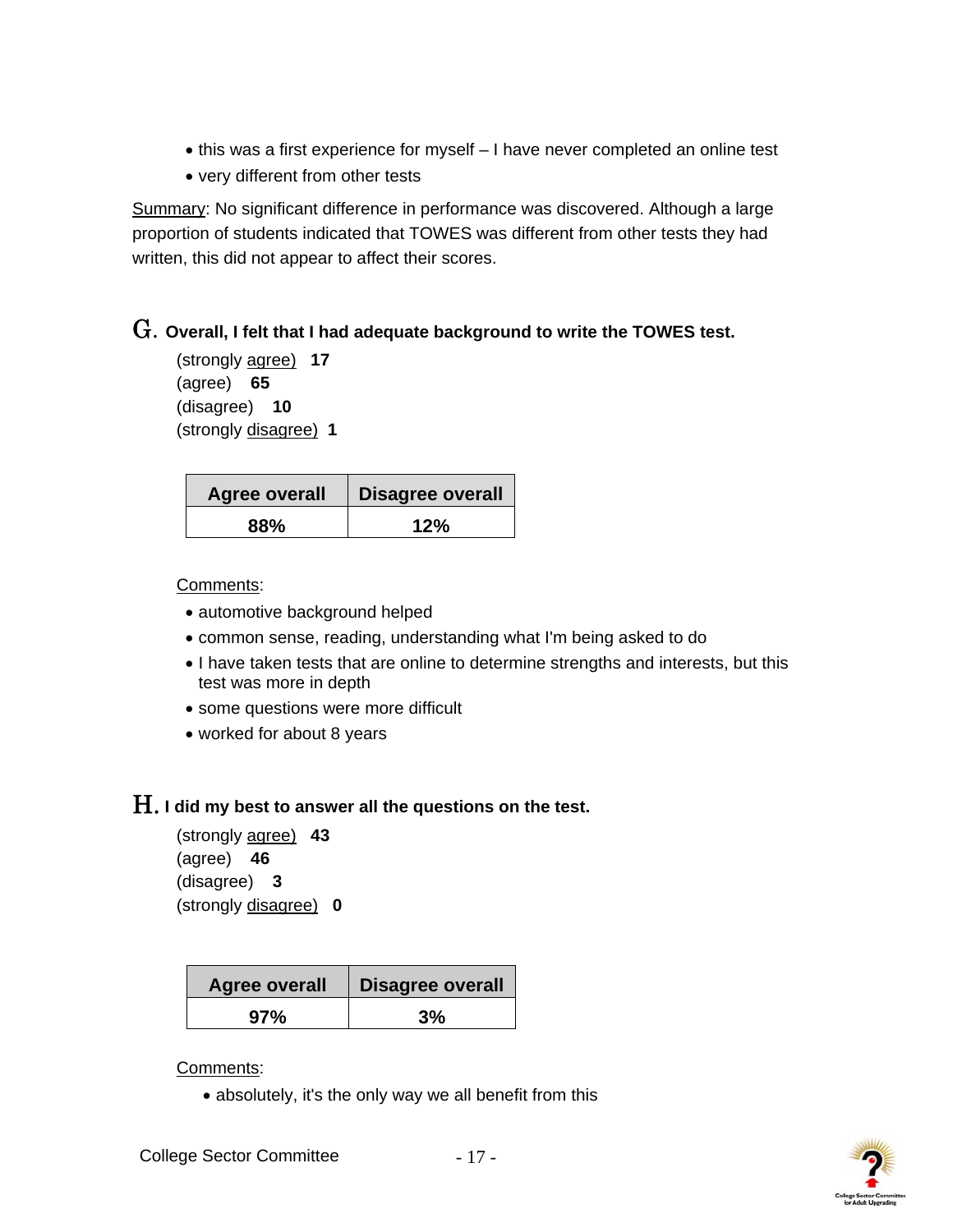- answered every question
- except the one about the Zenith Carburetor
- I did get stuck on some math problems but overall I felt I did my best I might have had to reread a few parts
- I tried
- I worked diligently and am confident of my answers
- there were a couple where I felt the information was not clear

## I**. Overall, I found the test easy.**

(strongly agree) **4**  (agree) **66** (disagree) **21** (strongly disagree) **2** 

| Agree overall: |     | <b>Disagree overall:</b> |  |
|----------------|-----|--------------------------|--|
| 75%            |     | <b>25%</b>               |  |
| <b>RT</b>      | 273 | 252                      |  |
| DU             | 244 | 220                      |  |
| ΝU             | 279 | 270                      |  |

#### Comments:

- although some of the questions were a little tricky
- as far as tests go, information at hand, questions asked were very clear but some were more difficult
- I have no work experience, but I found the questions easy if I read them carefully
- it was so-so, some of the questions were easy
- one or two questions were a little tricky
- some of it, not all
- some questions could have been explained better, i.e., the catalogue samples
- some sections were more difficult to decipher
- the test was manageable
- there are some sections that personally I didn't understand

Summary: A significant difference in performance was found for RT and DU at the 5% level. Students who found the test more difficult had significantly lower scores in RT and DU – more than 20 points on average.

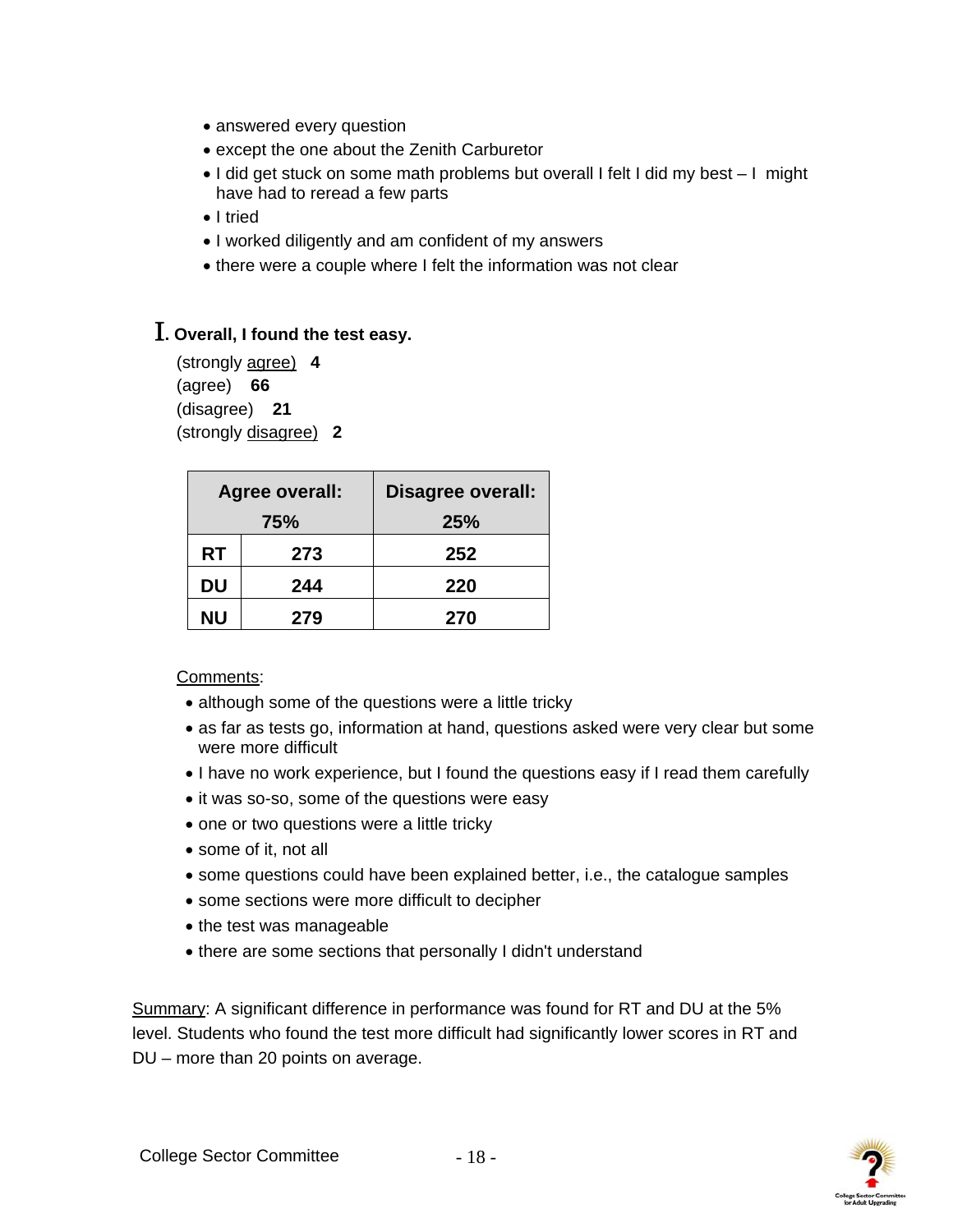## J. **Overall, I found the test relevant to my career/employment goals.**

(strongly agree) **8**  (agree) **51** (disagree) **25** (strongly disagree) **3** 

| Agree overall: |     | <b>Disagree overall:</b> |  |
|----------------|-----|--------------------------|--|
| 68%            |     | 32%                      |  |
| <b>RT</b>      | 260 | 283                      |  |
| DU             | 232 | 249                      |  |
| <b>NU</b>      | 270 | 291                      |  |

Comments:

- (goal is to be a) brick and stone mason
- depending, what I decide to do
- I can see how document use is relevant to my career, but I didn't think the test was that relevant
- I do not see myself in any automotive, assembly plants, or as a fireman in my future
- more health/medical scenarios would be good less car parts (more related to mechanical technician)
- not sure how relevant the test is to my goals
- nursing charts, observation, understanding, etc.
- problem solving
- unknown, changing careers
- used to be a parts deliverer
- when I do receive the results, it will be very interesting to see how they relate to my career and employment goal

Summary: As in the previous question, a significant difference in performance was found in two Essential Skills. In this case they were RT and NU. It is interesting that the 32% of students, who did not find the test relevant, scored higher in all three skills areas. We are not able to explain this although we examined a number of variables.

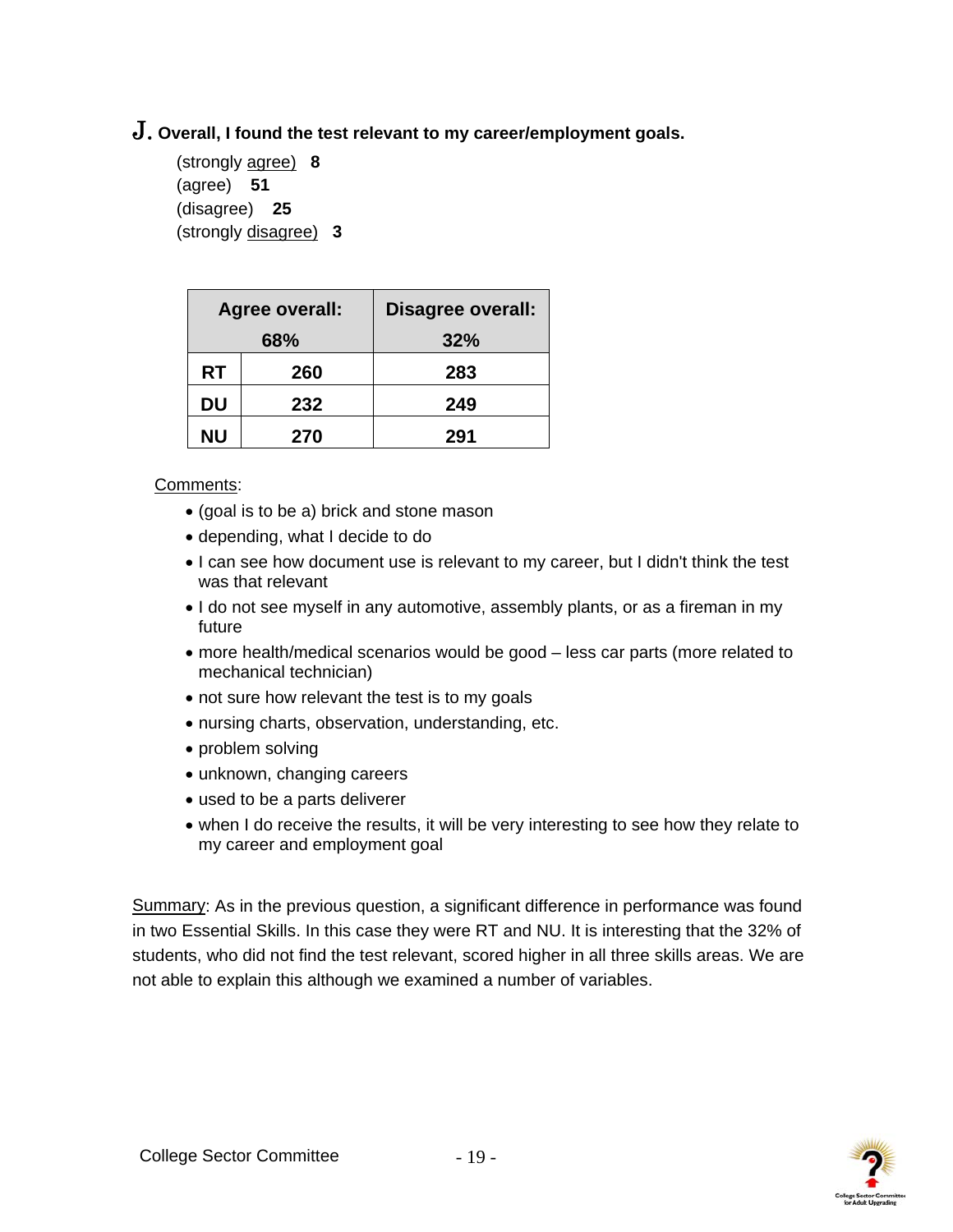# K. **The length of the test seemed reasonable.**

(strongly agree) **18**  (agree) **66** (disagree) **6** (strongly disagree) **1** 

| <b>Agree overall</b> | <b>Disagree overall</b> |
|----------------------|-------------------------|
| 92%                  | 8%                      |

- I finished just under the allotted time and didn't feel rushed
- it was too long
- started half hour late had to leave, did not complete the test
- still didn't finish it though
- the test took me longer than I first anticipated didn't begin to get bored until the last couple of questions
- too long
- too long to sit

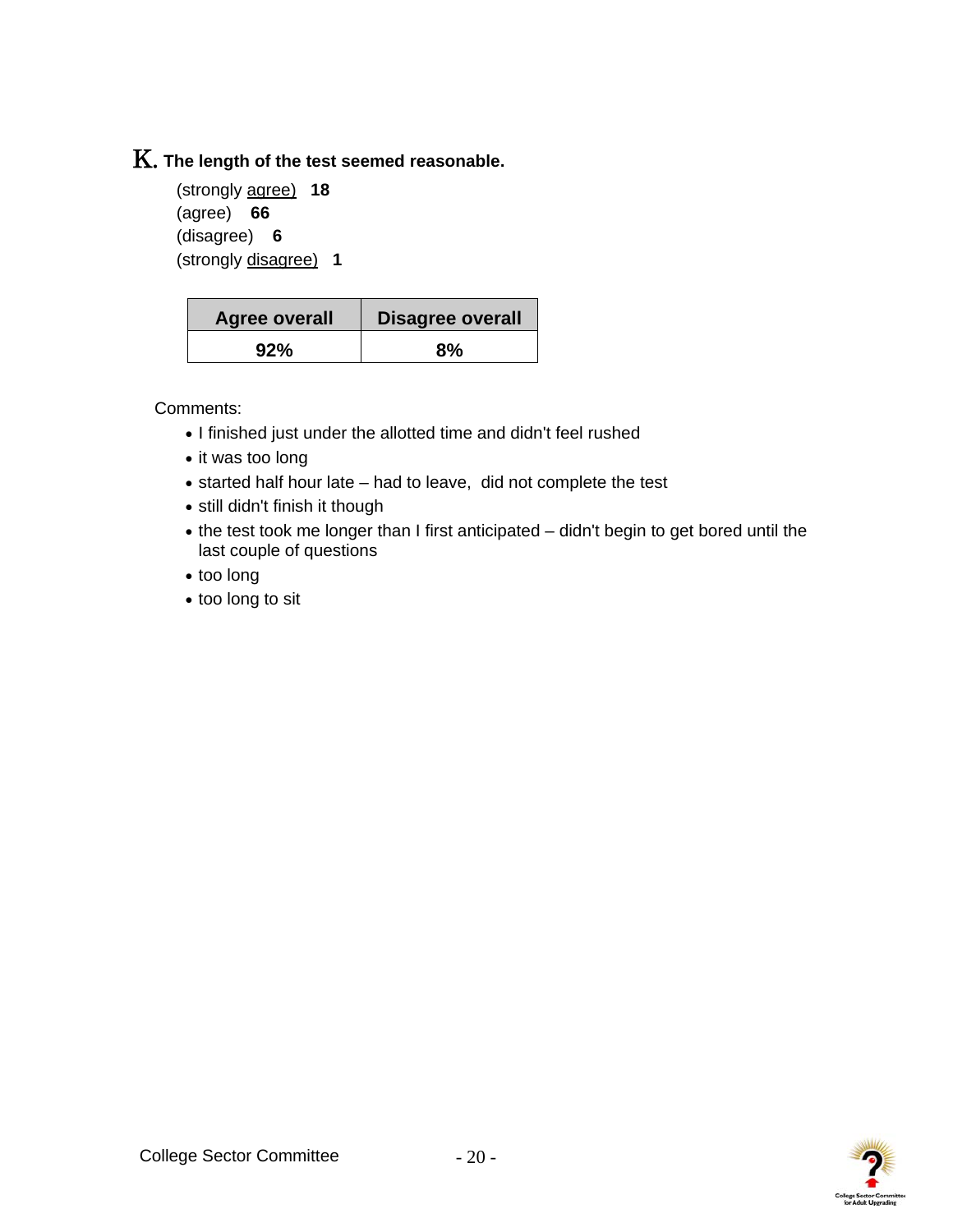## <span id="page-23-0"></span>**Questionnaire Results** *Section III*

#### **Rate your overall experience taking the TOWES test:**

(very positive) **21**  (positive) **56** (somewhat positive) **11** (not positive) **3** 

| <b>Agree overall</b> | <b>Disagree overall</b> |
|----------------------|-------------------------|
| 85%                  | 15%                     |

#### **Please provide suggestions for improving any aspect of your test taking experience:**

- this experience was perfect no changes should be made
- I don't have any. Keep up the good work. Benefits all.
- I didn't feel frustrated or overly anxious. The online testing was a better way for me. I hope I did well and can't wait to see my results.
- I found it very helpful
- I felt the questions were reasonable and the time frame to write was reasonable
- the test is great, but needs more time
- more time
- maybe a little more clarity on the part about the 86 Ford seals
- allow for cigarette breaks
- better calculators (small buttons)
- I found it all relevant to the workplace
- I found the test to be a bit challenging. Next time I hope we have something we can study from
- I make less money an hour at work
- I was bored
- I would have enjoyed more samples geared towards electronics engineering, but I understand that TOWES is more of a general test
- test should be more personalized according to the educational goals of the person taking it
- it fried my brain
- quieter environment, awareness for how long it was
- shorter time
- the deletion of a couple of answers online was painful
- at the conclusion, I requested a customized summary and was unable to be provided with one – due to a computer error
- to concentrate and zone out my distractions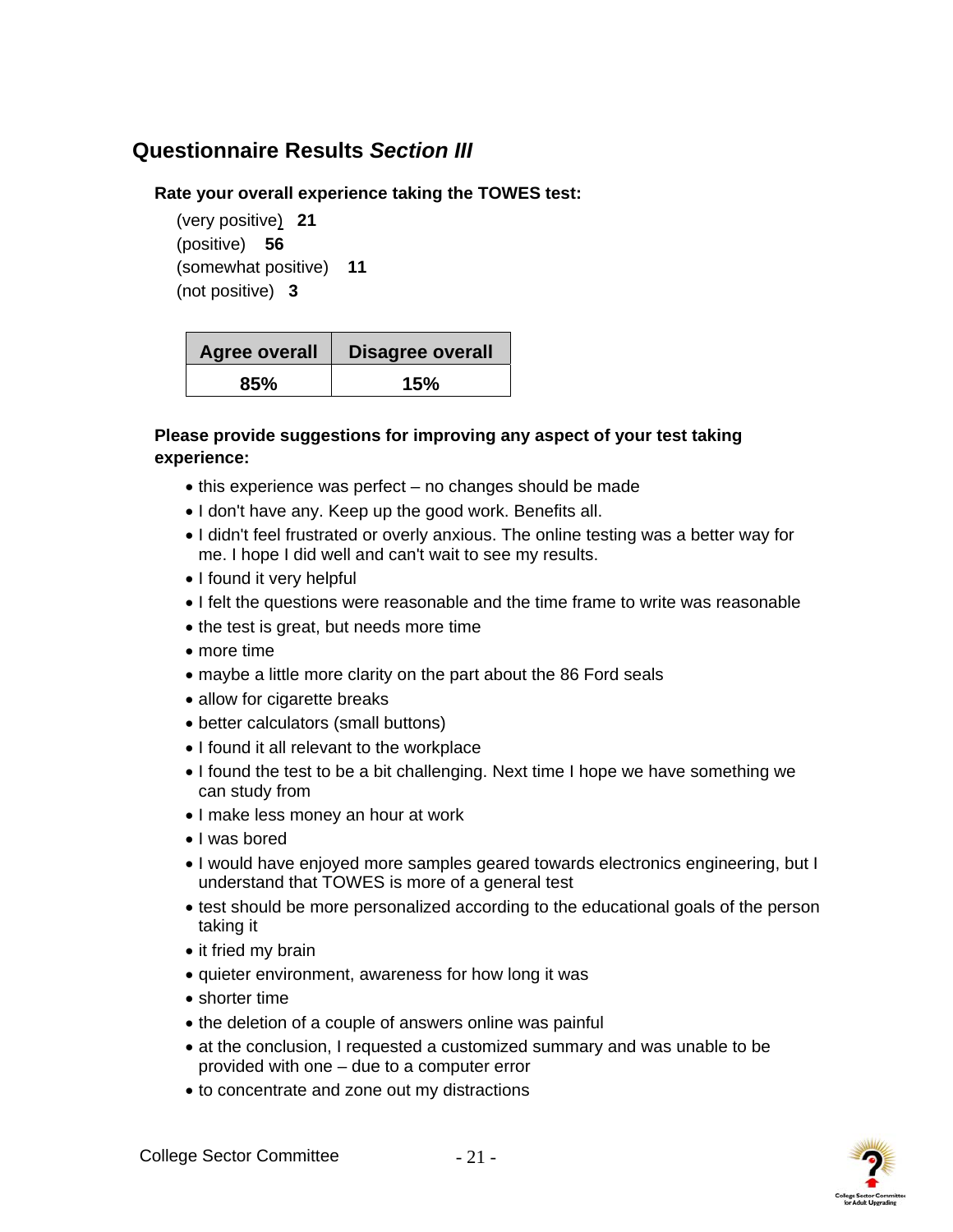# <span id="page-24-0"></span>**On-line Results**

In total, 20 out of 95 students or 21% completed the on-line version of TOWES. This figure does not accurately represent how many students might have chosen the on-line option, however. Not all participating colleges were able to offer the on-line option to students, and in some cases where the on-line was available, test-administrators may have been reluctant to offer it.

Students who selected the on-line option encountered a number of challenges including:

- difficulty creating customized reports
- having to redo sections of the test
- providing answers that "wouldn't hold"
- being held to a time restriction, even though delays were caused by technology "glitches"
- coping with missing information from the screen
- getting "booted off"
- experiencing eye fatigue from scrolling up and down the screen

Although the technology appeared to cause frustration for students, in one case good computer skills were cited as helping a student "whip right through the test and score well".

No significant differences in performance were found for students who selected the on-line test compared to the paper version.

Several test administrators who encountered problems with the technology commented that Bow Valley College was very quick and efficient in responding to problems. Others felt that they should have been alerted about potential glitches. At least one test administrator reported that she did not have the experience to troubleshoot the problems.

Other comments centred on the additional work involved in administering TOWES On-line. Source Document Booklets had to be provided to students completing an on-line test. The booklet is a collection of the authentic workplace documents found on-line. Also, paper and pencil back ups were required in case the Internet connection went down. It was further pointed out that "double consent" was needed for doing the on-line version.

Test administrators noted one external factor that may have influenced students' performance on the test. It was a very busy time of year for some of the students who were trying to finish up their courses. Participating in the field test placed additional pressure on them.

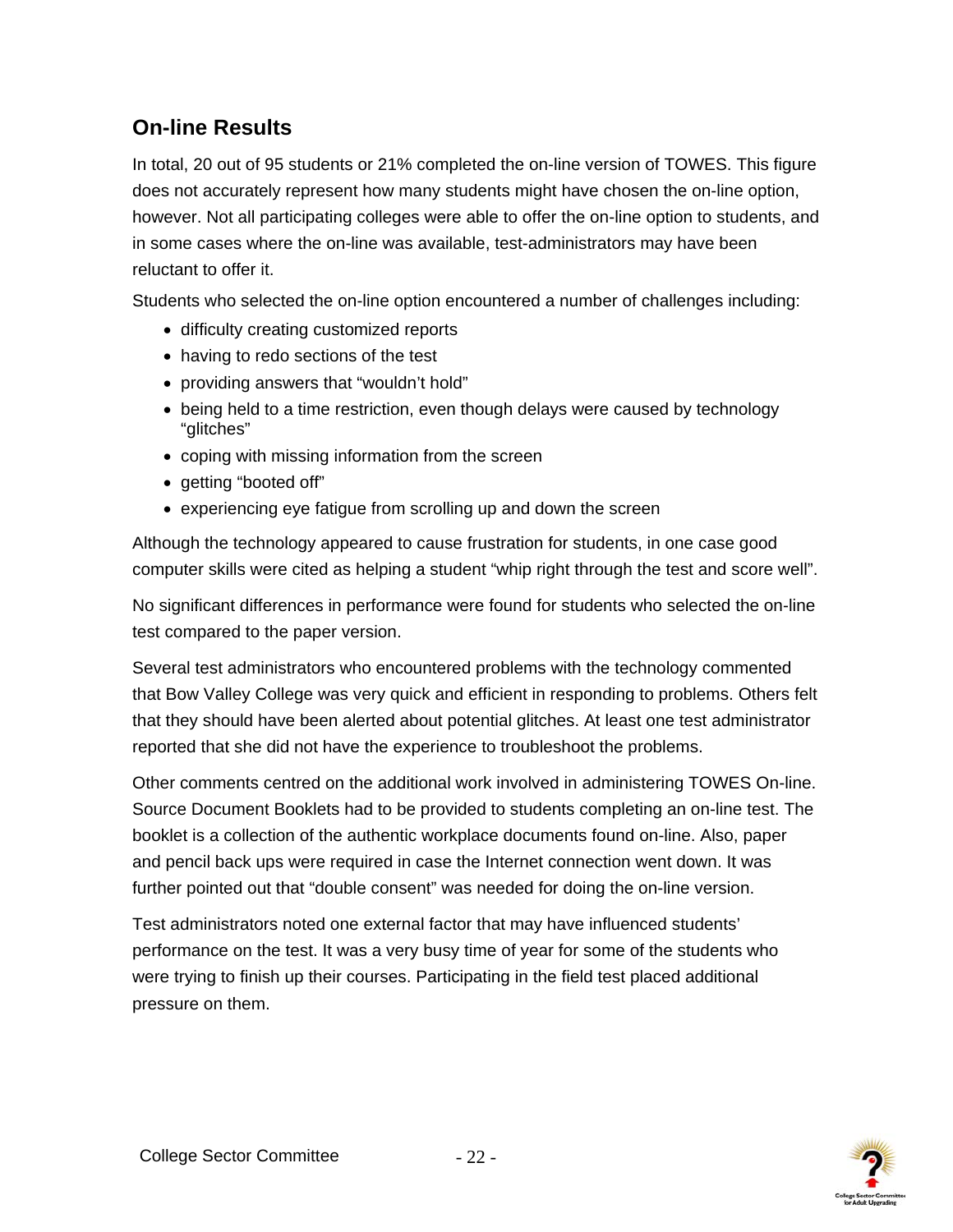# <span id="page-25-0"></span>**SUMMARY**

Students who participated in field testing TOWES described their test taking experiences as positive (85%) although many were not relaxed when they wrote the test (40%), were hungry and tired (29%), found the test difficult (25%), found TOWES different from other tests they had written (57%), and did not find the test relevant (32%). The way students were prepared for the test and the way the tests were administered may have accounted for students' positive test taking experiences. For example, 88% of students found the testing environment quiet and free from distractions, 98% understood the purpose of the test, 96% found the test instructions clear. Students gave the test their best shot. Nearly all (97%) reported doing their best to answer all the questions. This was very encouraging considering that some students were piloting TOWES On-line and experienced some frustration with technology. Although TOWES generally takes about two hours or more to complete, 92% agreed that the length was reasonable. Students (88%) felt that they had an adequate background to write the test.

Students' performances on the test were also examined. It should be noted that that at present Essential Skills are not extensively addressed or consistently integrated into ACE programming.

Essentials Skills have been shown to be a good predictor of academic performance. Students who are moving from Level 2 to Level 3 should have the Essential Skills to be successful in their postsecondary or Apprenticeship programs. A cutoff point was used to identify the number of students who might be at risk in the program. Nearly one quarter of the students tested were below the cutoff point in Reading Text. In Document Use that number was nearly double. Forty-three students or 45 % of the total were shown to have difficulty navigating documents. Surely this shows the need for a much greater instructional focus on Reading Text and Document Use in Academic Upgrading.

Numeracy was an entirely different matter. Only 17% of the students were below the cutoff point and therefore potentially at risk. Although their Numeracy scores were wide ranging, 56 students (59% of the total) scored at Essential Skills Level 3 or higher. These are quite remarkable results.

Some correlation was found between Reading Text and Document Use scores and the number of years the students were employed. Collectively this group of students had an impressive employment record. Thirty-one students (34%) reported 10 or more years in the workforce. The next largest group was 28 students (31%) who had between 4 and 6 years of employment. The number of years of employment might serve as another predictor for academic performance although further studies would need to be conducted. Colleges, in fact, may already be collecting this information at student intake.

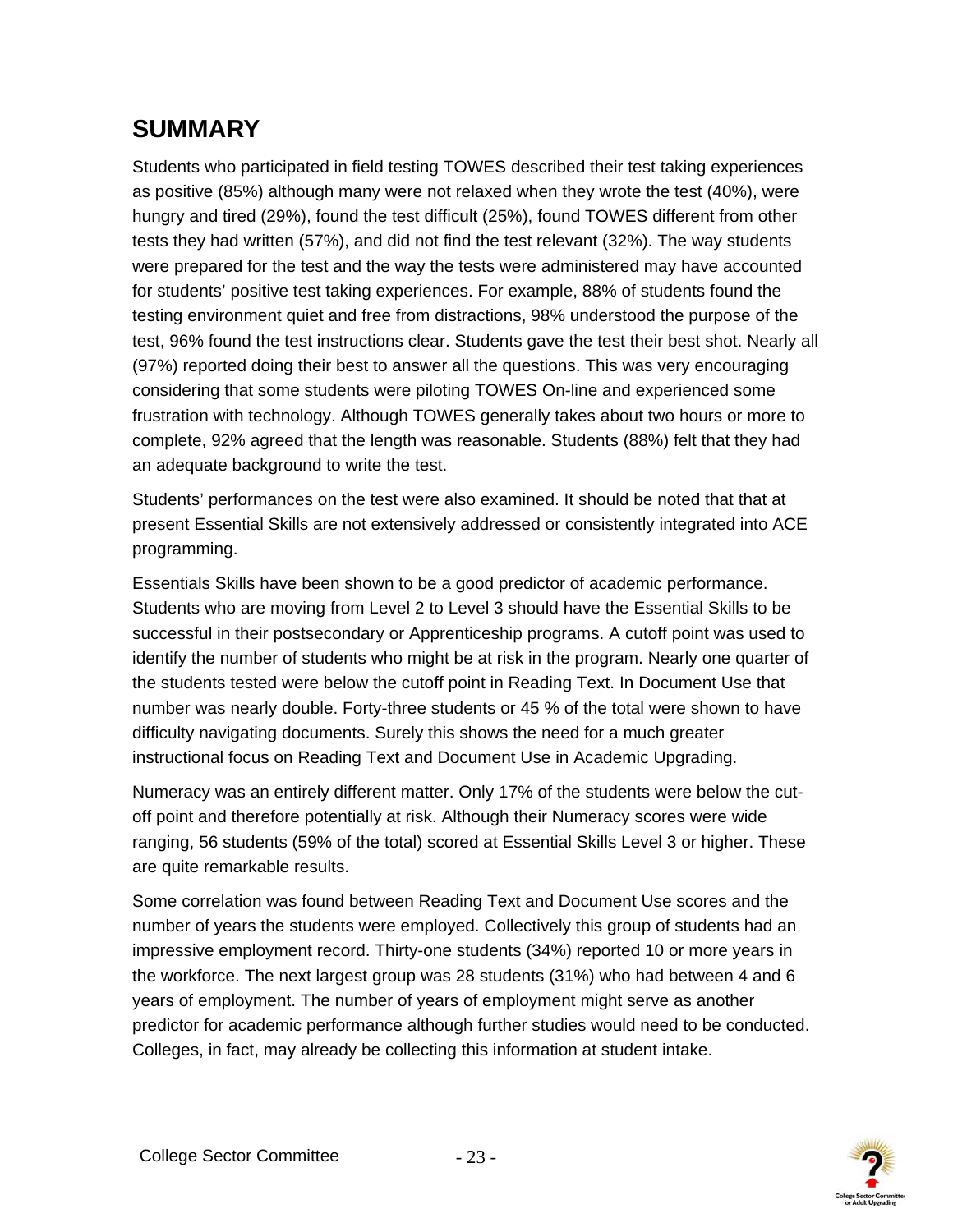While we can't comment on the suitability of TOWES for pre- and post-testing to measure gains in learning, TOWES has many attractive features. It is valid and reliable and can capture small increments of learning. At higher levels, students do not make large gains in Essential Skills because they "top out". Colleges are familiar with TOWES and there are administration and test security protocols in place. TOWES is a Canadian test that is occupationally focused and compatible with the career, trade and employment goals of Academic and Career Entrance students. TOWES is available in both official languages and in paper and on-line versions. Finally and perhaps most importantly, TOWES scores have been shown to predict performance both in workplace and academic settings.

Finally, we can say with confidence that students found the test taking experience to be a positive one overall. More can be done to reduce test anxiety and counsel students on the importance of proper rest and nutrition. Much of the feedback centred on the TOWES test itself. Students found it less relevant and different from other tests. Greater exposure to Essential Skills and authentic tasks should resolve these issues. The logical next step is to integrate Essential Skills in programming and use TOWES for large-scale pre- and posttesting.

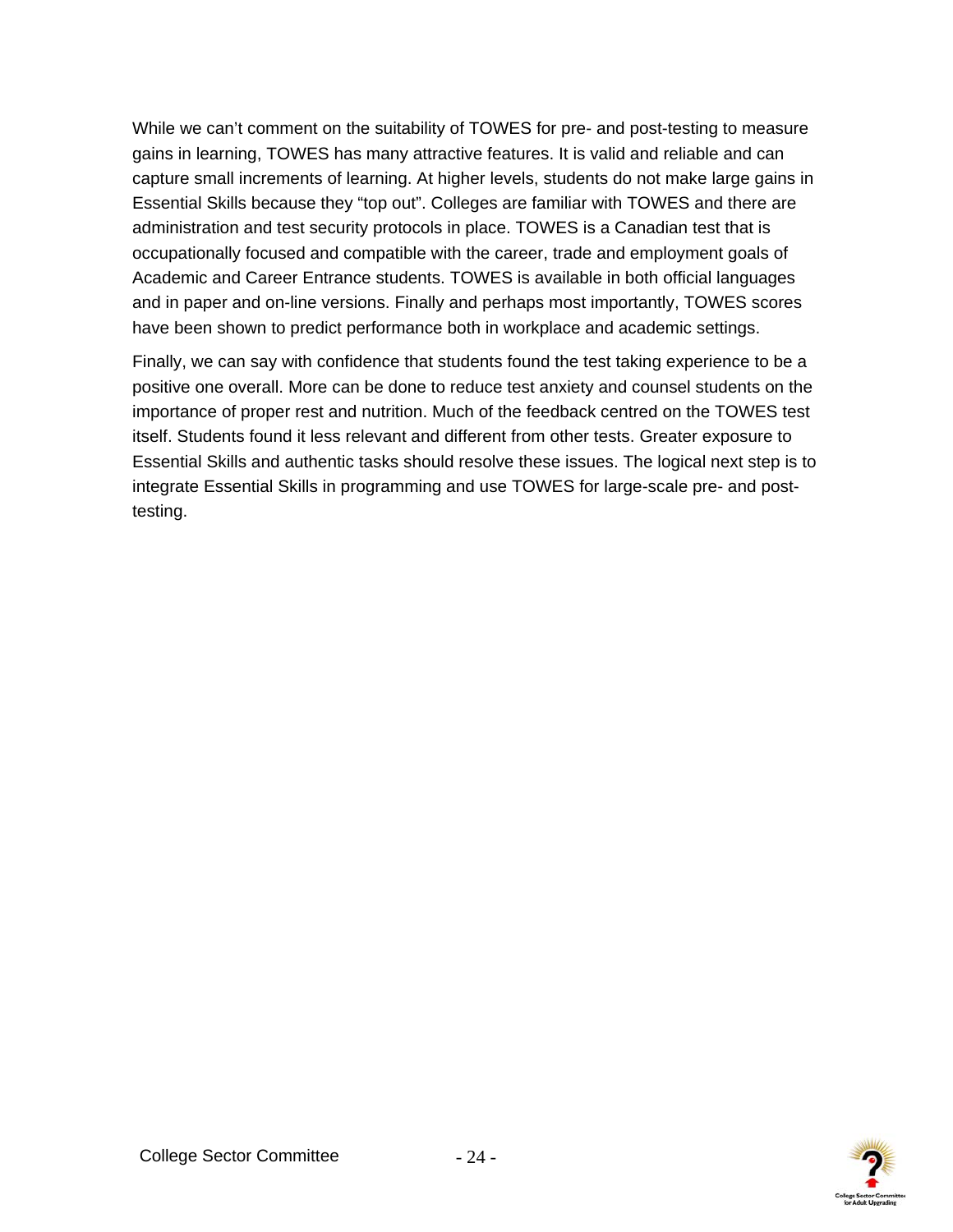# APPENDIX A

# <span id="page-27-0"></span>*INSTRUCTIONS for the LBS/AU Program Manager*

#### **Please note the following:**

Except in the case where Test Administrators can only administer the paper version of TOWES, students have the option of **self-selecting** the version (online or paper) of the test they wish to write. Students must be comfortable making this choice.

Students who are eligible to write the test are limited to:

- Students who have completed at least **50%** of the required ACE communications and mathematics courses for admission to postsecondary or Apprenticeship programming.
- Students who have completed ACE communications and mathematics courses and were **admitted** to postsecondary or Apprenticeship programming **after January 1, 2008.**

All testing must be completed by **February 29, 2008.** 

Please check the **capacity for online testing** (e.g., availability of computers) with the Test Administrator in advance.

- o Photocopy a copy of the Instructions for the Test Administrator
- o Photocopy sufficient copies of the TOWES PILOT Test Evaluation Form for the number of students your college has identified for testing
- o Each student will receive a \$15.00 honorarium immediately upon completion of the Test Evaluation Form. You will need to calculate the total amount of honoraria in advance and place the correct amount (in \$5.00 and \$10.00 bills) in an envelope clearly marked, Honoraria for Academic Upgrading Students. Please note that you will be reimbursed for this amount once the testing has been completed and documentation and invoice are submitted to CSC.
- o Provide the Test Administrator with the following:
	- 1) A copy of Instructions for the Test Administrator
	- 2) A list of students to be tested
	- 3) Copies of Test Evaluation Form
	- 4) The envelope with honoraria for students
- o Test results should be returned to the Test Administrator within a week to ten days. Collect **completed** Test Evaluation Forms from the Test Administrator. Check to ensure that the number of Test Evaluation Forms matches the number of students tested.
- o Submit an invoice to the College Sector Committee by **March 5, 2008** for:
	- the full amount of the honoraria, specifying the number of students tested
	- **\$200.00 to cover photocopy and courier costs**
- o Courier all Test Evaluation Forms, and if applicable, any remaining EBooklet Numbers, Validation Codes, Source Document Booklets, GEN2llL(Red Booklets) to the CSC by **March 12, 2008** to:

 Lynne Wallace, Executive Director College Sector Committee, Exhibition Centre, 967 Falconbridge Rd. Sudbury, Ontario P3A 5K8

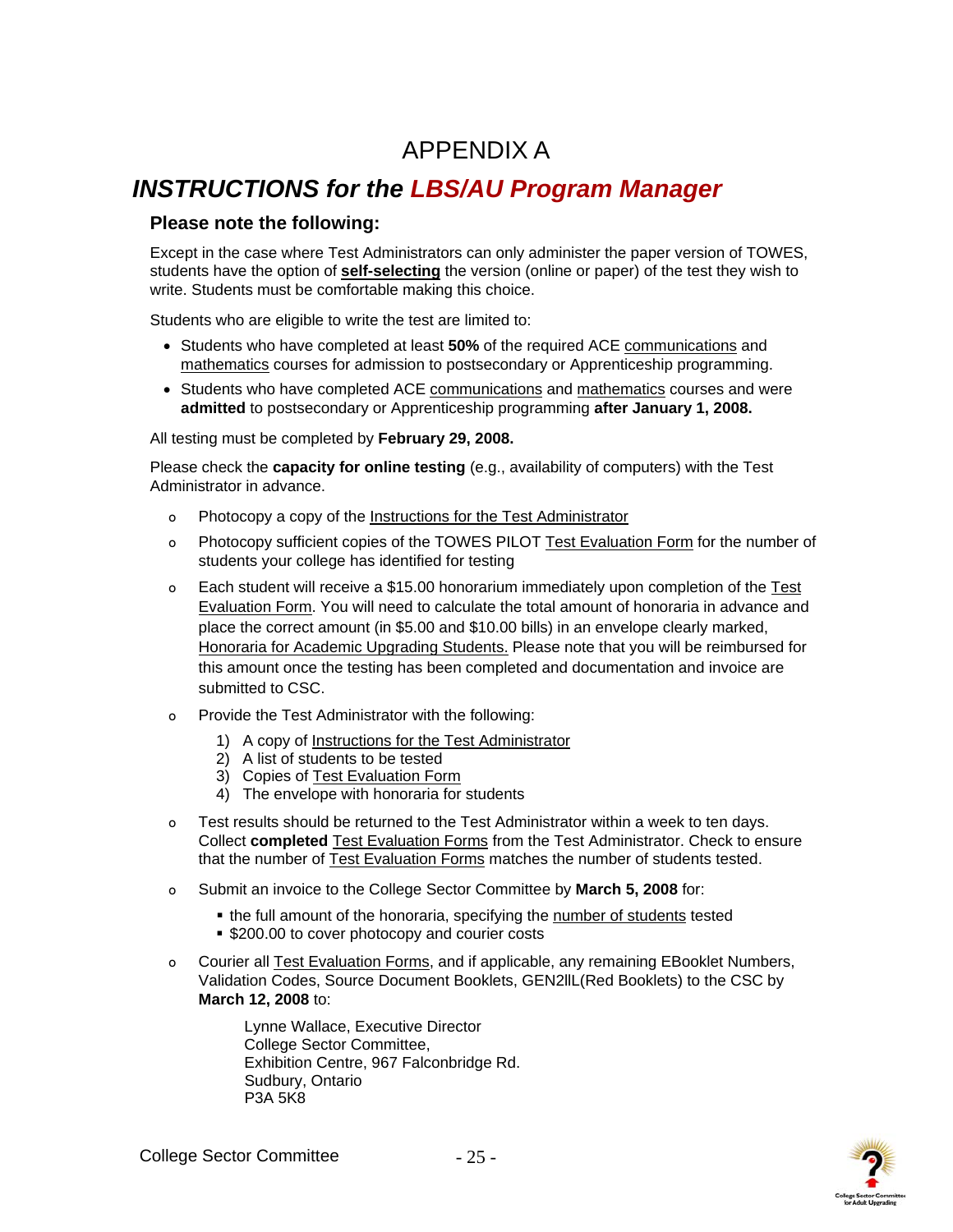| <b>APPENDIX B</b> |  |
|-------------------|--|
|-------------------|--|

<span id="page-28-0"></span>

|                                                                                                                                 |           | <b>TOWES PILOT</b>                                                                                                                                  |                                                                                                                 |
|---------------------------------------------------------------------------------------------------------------------------------|-----------|-----------------------------------------------------------------------------------------------------------------------------------------------------|-----------------------------------------------------------------------------------------------------------------|
|                                                                                                                                 |           | <b>Test Evaluation Form</b>                                                                                                                         |                                                                                                                 |
| <b>Student Instructions:</b>                                                                                                    |           |                                                                                                                                                     | For office use only                                                                                             |
| Read each statement below carefully. Circle one response<br>for each statement. Use the space indicated to provide<br>comments. |           | <b>Test Booklet Number:</b><br>$\square$ online<br>G2 Test version: $\square$ paper<br><b>TOWES IRT Scores:</b><br><b>NU</b><br><b>RT RT</b><br>DU. |                                                                                                                 |
|                                                                                                                                 |           | <b>SECTION I</b>                                                                                                                                    |                                                                                                                 |
| 1. Circle whether you are currently attending:                                                                                  |           |                                                                                                                                                     |                                                                                                                 |
| Postsecondary Programming                                                                                                       |           | Academic Upgrading                                                                                                                                  |                                                                                                                 |
|                                                                                                                                 |           | 2. If you are attending Academic Upgrading, circle your educational goal:                                                                           |                                                                                                                 |
| Postsecondary (College program)                                                                                                 |           | Apprenticeship                                                                                                                                      | Other (Please specify)                                                                                          |
| $0$ to $3$                                                                                                                      | $4$ to 6  | 4. Circle your total number of years of employment (full or part-time):<br>$7$ to 9                                                                 | 10 or more                                                                                                      |
|                                                                                                                                 |           | <b>SECTION II</b>                                                                                                                                   |                                                                                                                 |
| A. When I write tests I usually feel relaxed.                                                                                   |           |                                                                                                                                                     |                                                                                                                 |
| 1 (strongly agree)                                                                                                              |           | 2 (agree) 3 (disagree)                                                                                                                              | 4 (strongly disagree)                                                                                           |
| Comments:                                                                                                                       |           |                                                                                                                                                     |                                                                                                                 |
|                                                                                                                                 |           |                                                                                                                                                     |                                                                                                                 |
| 1 (strongly agree)<br>Comments:                                                                                                 | 2 (agree) | 3 (disagree)                                                                                                                                        | B: Overall, I felt well rested and had a good breakfast/lunch before I wrote the test.<br>4 (strongly disagree) |
|                                                                                                                                 |           |                                                                                                                                                     | C. The test environment (test center or classroom) was quiet and free from distractions.                        |
| 1 (strongly agree) 2 (agree)                                                                                                    |           |                                                                                                                                                     | 3 (disagree) 4 (strongly disagree)                                                                              |
| <b>D.</b> I understood the purpose of the TOWES test.                                                                           |           |                                                                                                                                                     |                                                                                                                 |